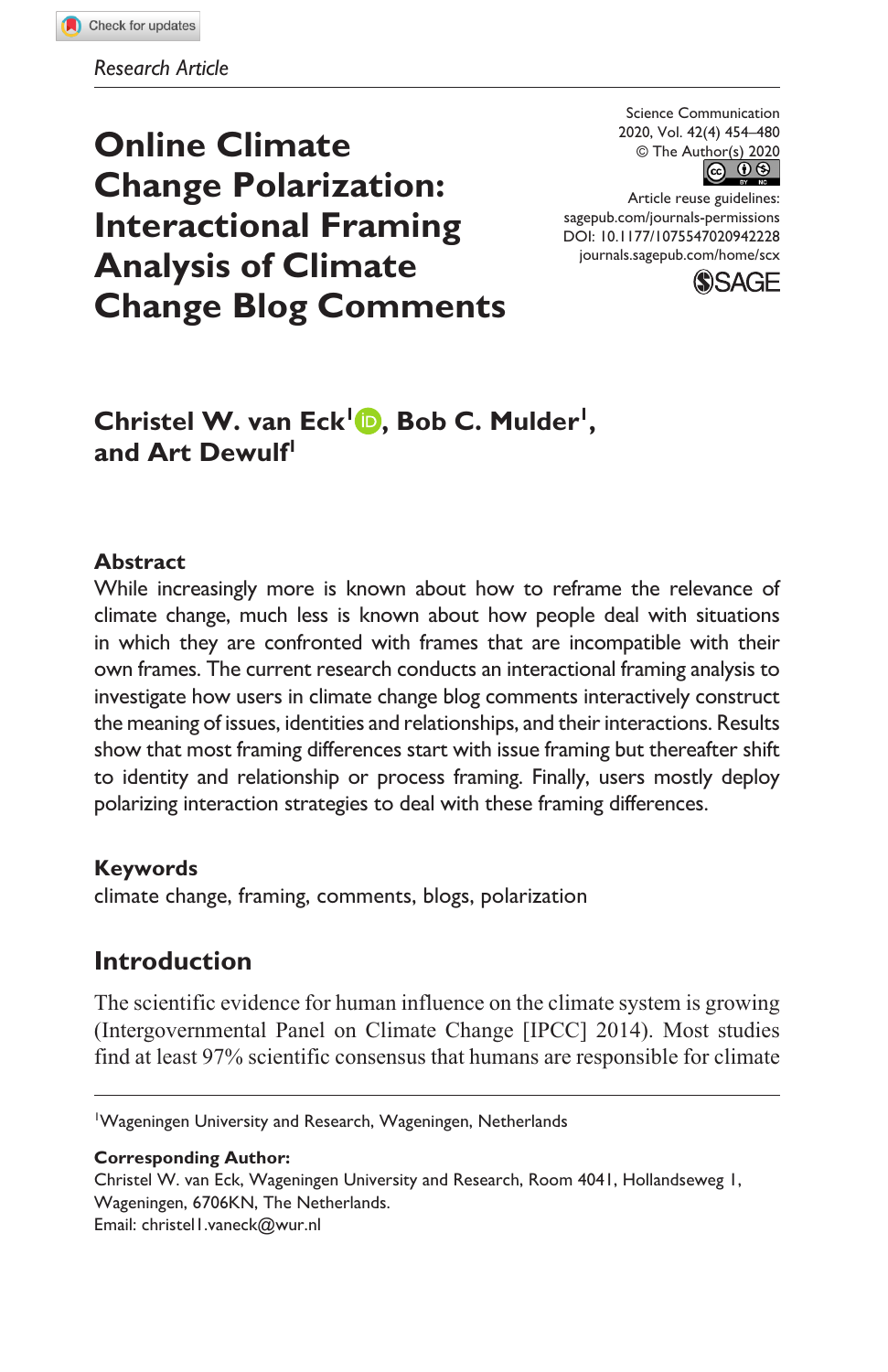change (Anderegg et al., 2010; Cook et al., 2013). Nonetheless, skepticism about the reality and severity of climate change is still persistent in some Western societies (Whitmarsh & Capstick, 2018), resulting in a polarized climate change debate. McCright and Dunlap (2011b) discuss that there are those "identifying the negative environmental consequences of industrial capitalism," and "those defending the economic system from such changes" (p. 156), which shows that there is a strong ideological component underpinning the polarization. The persistent polarization around climate change has led to political inaction in industrialized countries such as the United States (Ladd & York, 2017).

Labels commonly appearing in conversations about climate change reflect and even sustain the polarized camps (Howarth & Sharman, 2015). Howarth and Sharman (2015) explain that "those who express 'ambivalence,' 'attitudinal uncertainty,' 'dissonance,' or 'cynicism' about mainstream climate science and/or the need for mitigation or adaptation climate policy are most commonly referred to as sceptics, deniers, or contrarians" (p. 241), whereas those that support the mainstream scientific position are often referred to as "alarmist, warmist, believer, or catastrophist" (p. 244).

Next to the labels, the deployed frames also reflect the antagonistic debate. For example, supporters of the mainstream scientific position deploy frames that stress the benefits of different climate change policies, while others deploy frames that stress the costs (Bernauer & McGrath, 2016). One explanation for why people support one frame and reject another can be found in the identity-protective cognition thesis. This thesis suggests that people selectively credit and dismiss asserted dangers in a way that protects their in-group's cultural identity. More specifically, White males display skepticism towards risks when activities central to their cultural identity are under threat by this risk (White male effect; Kahan et al., 2007). Drawing on this thesis, McCright and Dunlap (2011a) show that conservative White males are more likely to deny climate change compared to the rest of the U.S. population, because they consider conservative White male elites that challenge the reality of climate change to be their in-group. More generally, people support climate change frames that credit their cultural identity and dismiss frames that challenge this identity.

Therefore, communication scholars often suggest reframing the relevance of climate change in ways that resonate with audiences' cultural identities (i.e., their worldviews and values), in order to depolarize the debate and create public engagement with climate change (Corner et al., 2014; Nisbet, 2009; Nisbet & Mooney, 2007). However, Bernauer and McGrath (2016) find that simply reframing climate policy is unlikely to increase public support. They explain that people are exposed to many competing frames and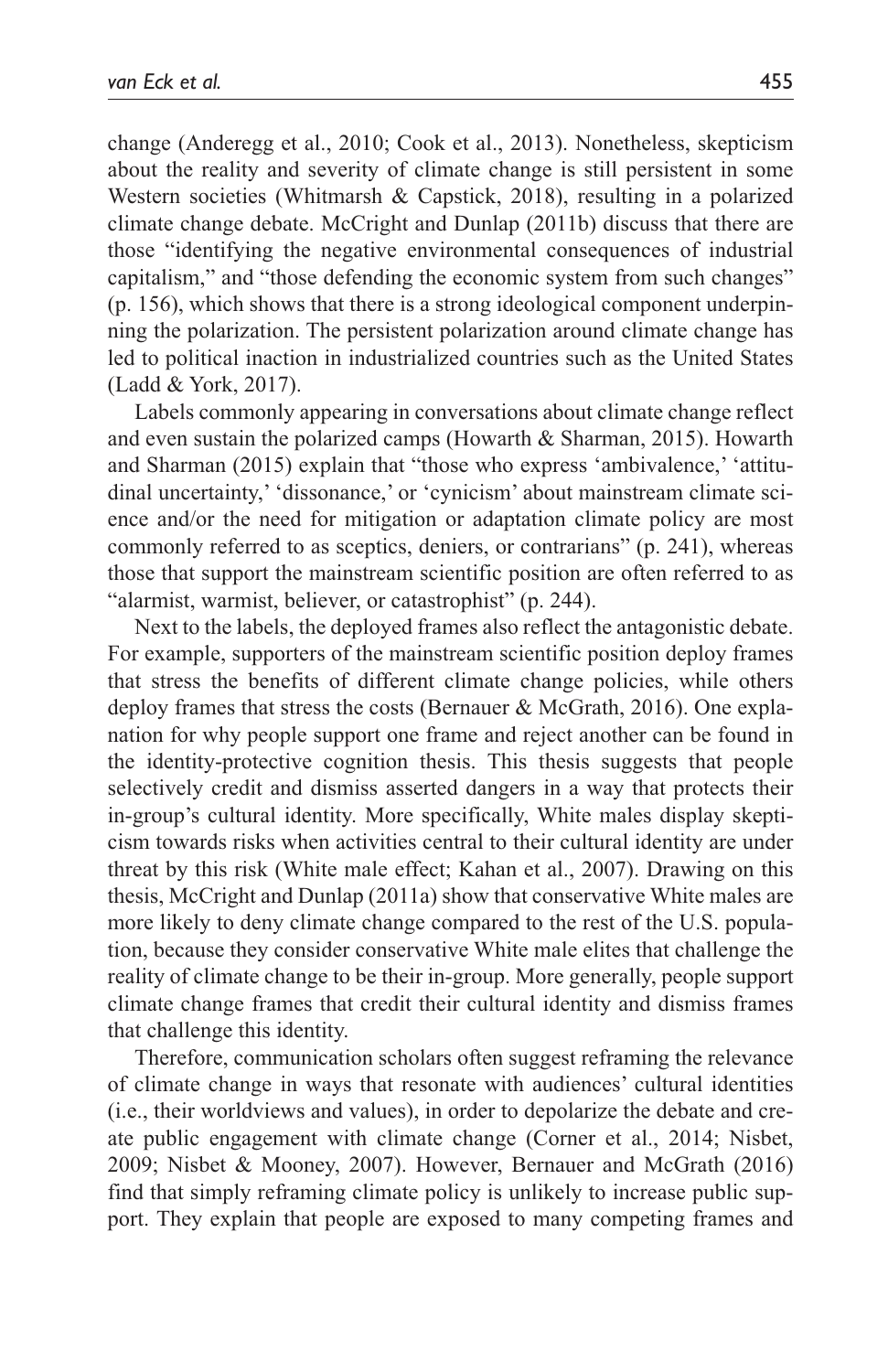tend to selectively accept frames that confirm their existing views. Thus, if people do not easily accept incompatible frames, the question is how people respond to situations in which they are confronted with incompatible frames. The climate change communication literature is scarce with respect to how people deal with situations in which differences in framing emerge. Such research is crucial, however, as it provides insight into whether and how people use polarizing interaction strategies when framing differences emerge.

In the current research, we specifically focus on user comments in the climate change blogosphere, as previous research pointed out that this online venue is polarized to the extent of communities, hyperlinks, topics, and discourses (Brüggeman et al., 2020; Elgesem, 2019; Elgesem et al., 2015). Climate change blogs are "websites that primarily and frequently produce content about climate change with dated entries in a reverse chronological order and possibly a comment section" (Van Eck et al., 2019, p. 2). Comments on climate change blogs provide a rich source of data (Matthews, 2015). User comments represent the viewpoints of only a small portion of media users and are not necessarily representative of public opinion. However, comment threads provide users with a public space for debate, which in turn can influence public opinion on climate change and further scientific discussion (Schäfer, 2012; Walter et al., 2018).

Generally, on the one hand research on climate change comment threads reveals demonstrations of incivility, echo chamber effects, and the presence of climate–skeptical views (Collins & Nerlich, 2015; De Kraker et al., 2014; Walter et al., 2018). On the other hand, it shows how comment threads offer the potential for a naturally occurring discursive space for dialogue, deliberation, and mobilization around climate change (Collins & Nerlich, 2015; Cooper et al., 2012; Graham & Wright, 2015; Uldam & Askanius, 2007). To the best of our knowledge, only Matthews (2015) investigated climate change blog comments, by analyzing the backgrounds of users and how they became interested in climate science. Hence, the current research aims to contribute to understanding processes of climate change polarization in climate change blog comments. In this article, we investigate whether and how users deploy strategies to deal with framing differences that either align the incompatible frames or rather further polarize the difference.

# **Theoretical Framework**

In the current research, we will apply interactional framing theory. The following section explains this theory and the section "Overview of Theoretical Focus" will provide an overview of the theoretical focus of the current research.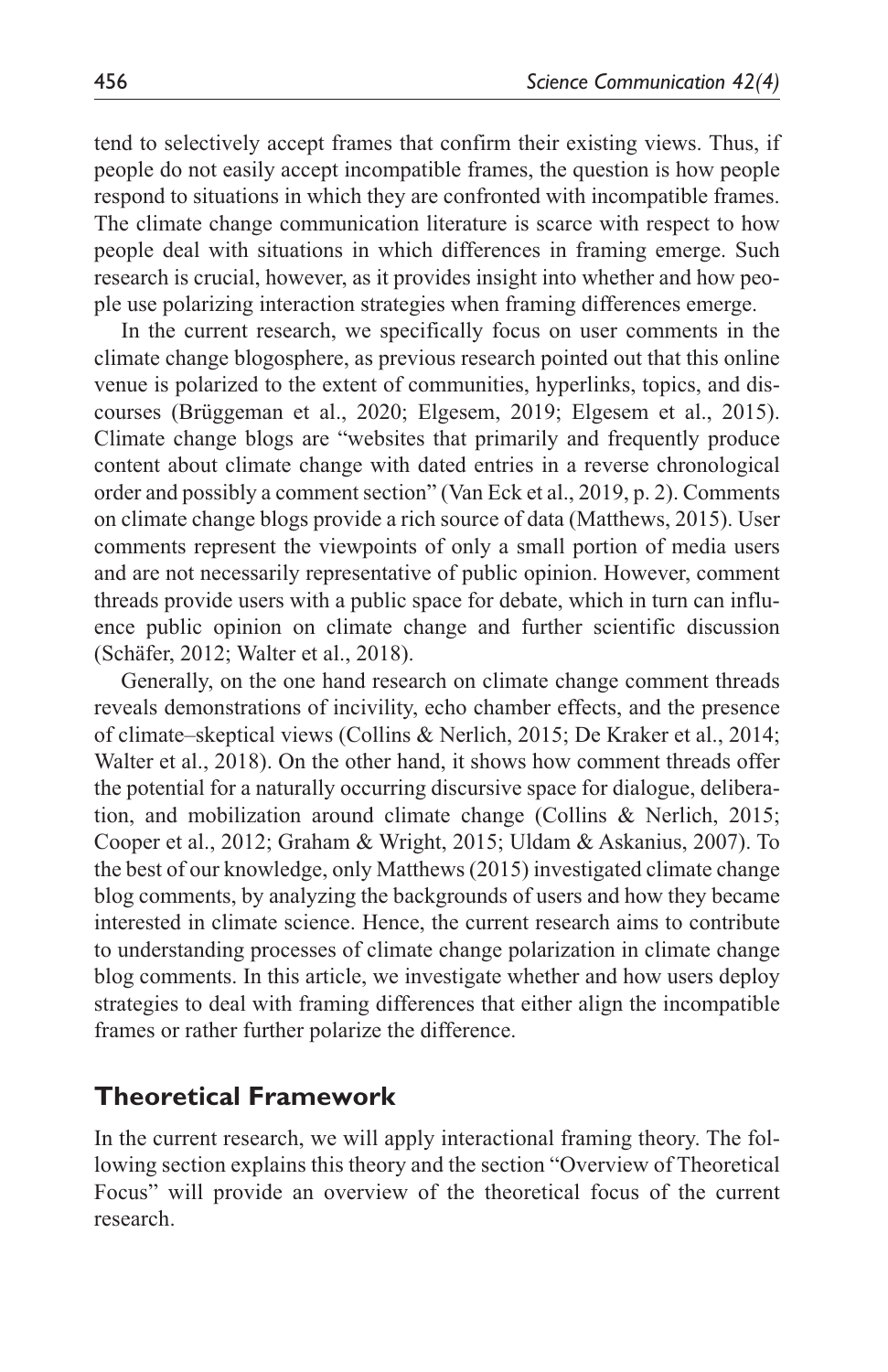# *Interactional Framing Theory*

The interactional perspective on framing focuses on the dynamic enactment of frames in ongoing interactions. Central to this thesis is that the primary focus is on how alignments, disjunctions, or turning points emerge through the framing process. The theory contributes to our understanding of how meaning is coconstructed in interactions (Dewulf, 2006; Pearce & Cronen, 1980). This perspective is ontologically, theoretically, and methodologically different from the cognitive perspective on framing, in which the emphasis is on how the frames are stored and represented in memory (Dewulf, 2006). Thus, both theories differ to the extent that the cognitive perspective focuses on structures of expectations, while the interactional perspective focuses on the alignments negotiated in interaction (Aarts & van Woerkum, 2006; Dewulf et al., 2009). Henceforth, we will refer to the latter perspective as "framing" instead of "frames," as the term *framing* captures the dynamic process more appropriately (Dewulf et al., 2009).

Beside conceptualizing these two different theoretical perspectives, we also need to consider "what is it that gets framed?" in interactional framing theory. Dewulf et al. (2009) identify three general categories: issues, identities and relationships, and interaction processes. In the current research, we define "framing category strategy" as the user's choice to deploy issue frames, identity and relationship frames, and/or process frames. Accordingly, in this research we will focus not only on how users interactively construct the meaning of issues in comment threads of climate change blogs but also on how users interactively construct the meaning of self, other, and relationships, as well as the ongoing interaction process between them.

Moreover, a "framing difference" emerges when issue frames, identity and relationship frames, or process frames of two different actors are incompatible. The first interactional move by actor A is called the Act. The reaction to the initial act by actor B is called the Interact. After a minimum of these two interactional steps, a difference in framing can emerge (Dewulf & Bouwen, 2012). For example, if actor A argues, "Climate change is caused by humans" and actor B reacts to that statement by arguing, "That's not true, the climate has changed before," a difference in issue framing emerges about the causes of climate change. In the current research, each singular comment is understood as an interactional step.

How actors deal with differences in framing arises in the subsequent interaction between the two actors (Lems et al., 2013). Hence, the double interact is introduced, which defines the reaction of actor A on the reaction of actor B to the initial action of actor A (Weick, 1979). Thus, if the analysis focuses on how differences in framing emerge, Steps 1 and 2 need to be minimally completed. But if the analysis focuses on how actors actually deal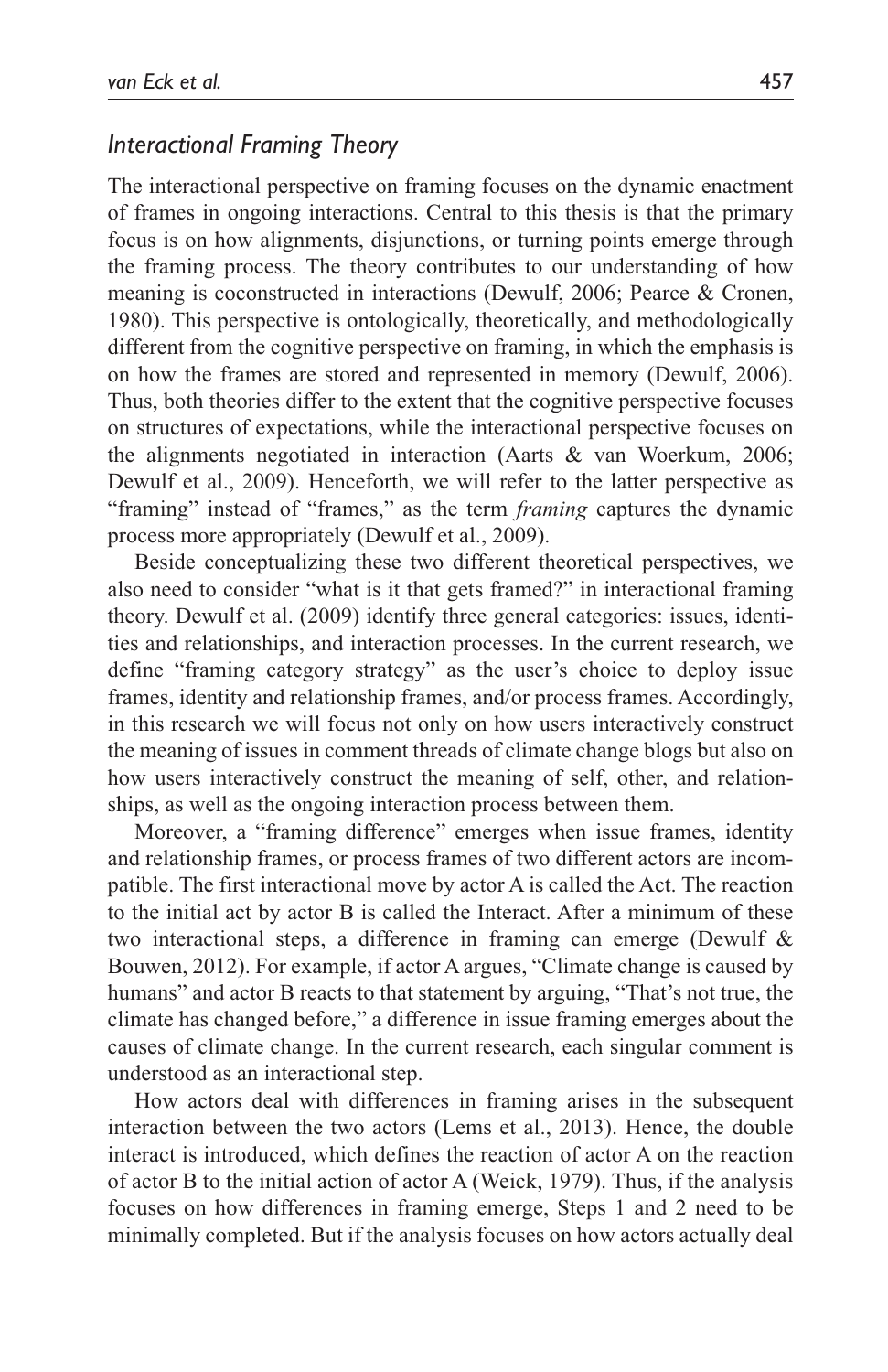| Term                                      | Definition                                                                                                                                     |
|-------------------------------------------|------------------------------------------------------------------------------------------------------------------------------------------------|
| Framing                                   | Dynamic enactment of frames in ongoing interactions                                                                                            |
| Framing difference                        | The enactment of two frames that are incompatible<br>with one another in ongoing interactions                                                  |
| Double interact                           | The reaction of user A on the reaction of user B to the<br>initial action of user A                                                            |
| Framing category<br>strategy              | The user's choice to deploy issue frames, identity and<br>relationship frames, and/or process frames                                           |
| I. Issue frames                           | The meanings attached to agenda items, events, or<br>problems in the relevant domain or context                                                |
| 2. Identity and<br>relationship<br>frames | The meanings about oneself and one's relationships<br>with a counterpart(s)                                                                    |
| 3. Process frames                         | The interpretations that disputants assign to their<br>interaction process                                                                     |
| Framing interaction<br>strategy           | The user's choice to deploy frame incorporation,<br>accommodation, disconnection, polarization, and/or<br>reconnection as interaction strategy |
| L. Frame<br>incorporation                 | Incorporating a downgraded reformulation of a<br>challenging element into your own issue framing                                               |
| 2 Frame<br>accommodation                  | Accommodating your own issue framing to the<br>challenging issue element                                                                       |
| 3. Frame<br>disconnection                 | Disconnecting the challenging element from the<br>ongoing conversation as irrelevant, unimportant, or<br>the like                              |
| 4. Frame<br>polarization                  | Polarizing the difference by reaffirming your own issue<br>framing or an upgraded version of your own issue<br>framing                         |
| 5. Frame<br>reconnection                  | Reconnecting frames by taking both elements seriously<br>and taking away the incompatibility between them                                      |

**Table 1.** Overview of Terms and Definitions Used in This Research.

with differences in framing, this minimal sequence of three interactional steps needs to be completed with a double interact. All the interactional steps that follow after the first double interact are named double interacts as well (Dewulf & Bouwen, 2012).

On the basis of this concept of double interact, Dewulf and Bouwen (2012) identified five interaction strategies for "doing differences" that explain how actors deal with differences in issue framing in real-life conversations. They identified frame incorporation, accommodation, disconnection, polarization, and reconnection as the respective interaction strategies (see Table 1 for definitions of the strategies). In the current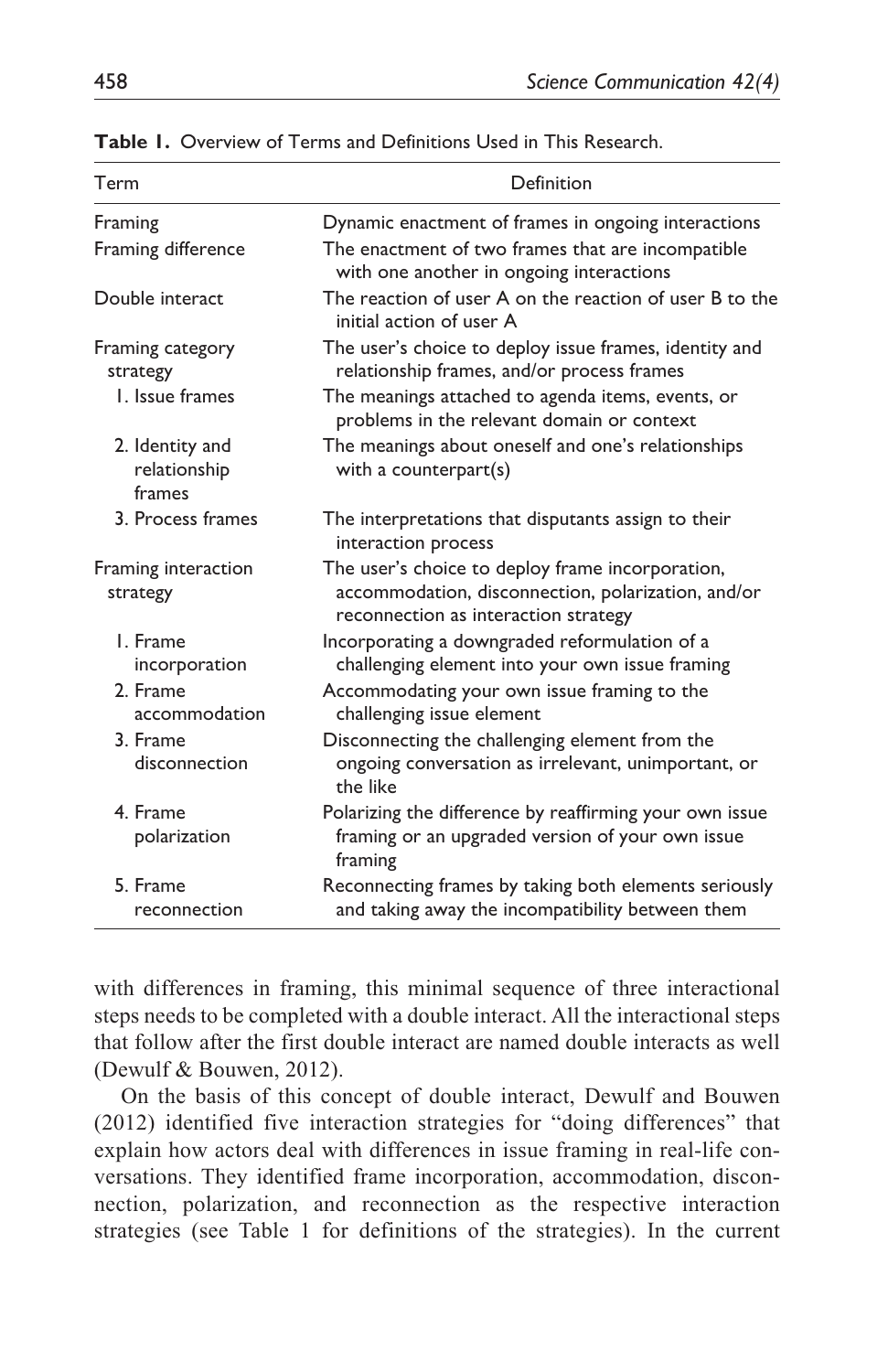research, we will adopt this framework and use "framing interaction strategy" to refer to the user's choice to deploy one of these strategies. We will analyze how users deal with framing differences in climate change blog comments. Additionally, we will investigate whether at the end of an interaction sequence, framing differences are often left unresolved or whether the actors aligned their framings.

Last, interactional framing theory has been applied to different fields, mostly complex issue settings in which differences in issue framing are bound to emerge (Aarts & van Woerkum, 2006; Dewulf & Bouwen, 2012). Yet research that builds on this theory is relatively scarce, especially in climate change communication literature, as most researchers follow the cognitive perspective on framing. The current research will apply interactional framing theory, as we are interested in how polarization is enacted in climate change blog comments.

### *Overview of Theoretical Focus*

Table 1 presents an overview of the terms and their definitions that we use in this research (Dewulf & Bouwen, 2012; Dewulf et al., 2009). In sum, we will focus our analysis on the following three aspects:

- 1. How many *double interacts* are present in user threads of climate change blogs?
- 2. What kind of *framing category strategies* do users deploy when framing differences emerge and continue?
- 3. What kind of *framing interaction strategies* do users deploy when they deal with differences in framing?

# **Method**

This research applied discourse analysis to investigate framing in interactions (Dewulf & Bouwen, 2012; Lems et al., 2013). Our approach draws from a social constructionist approach in the tradition of discursive psychology and conversation analysis, in which the focus is on how the turn-by-turn sequences of interaction plays out in various types of reciprocal action (Sacks et al., 1974). Our approach, however, does not utilize traditional conversation analysis. We apply interactional framing theory and draw from the sequential turn-by-turn focus associated with traditional conversation analysis. In the current research, we want to analyze what framing category and interaction strategies users deploy and what they achieve by deploying these strategies (Potter & Wetherell, 1987; Wood & Kroger, 2000).

Our approach was (a) deductive because we rely on existing framing category strategies and framing interaction strategies, (b) inductive because in the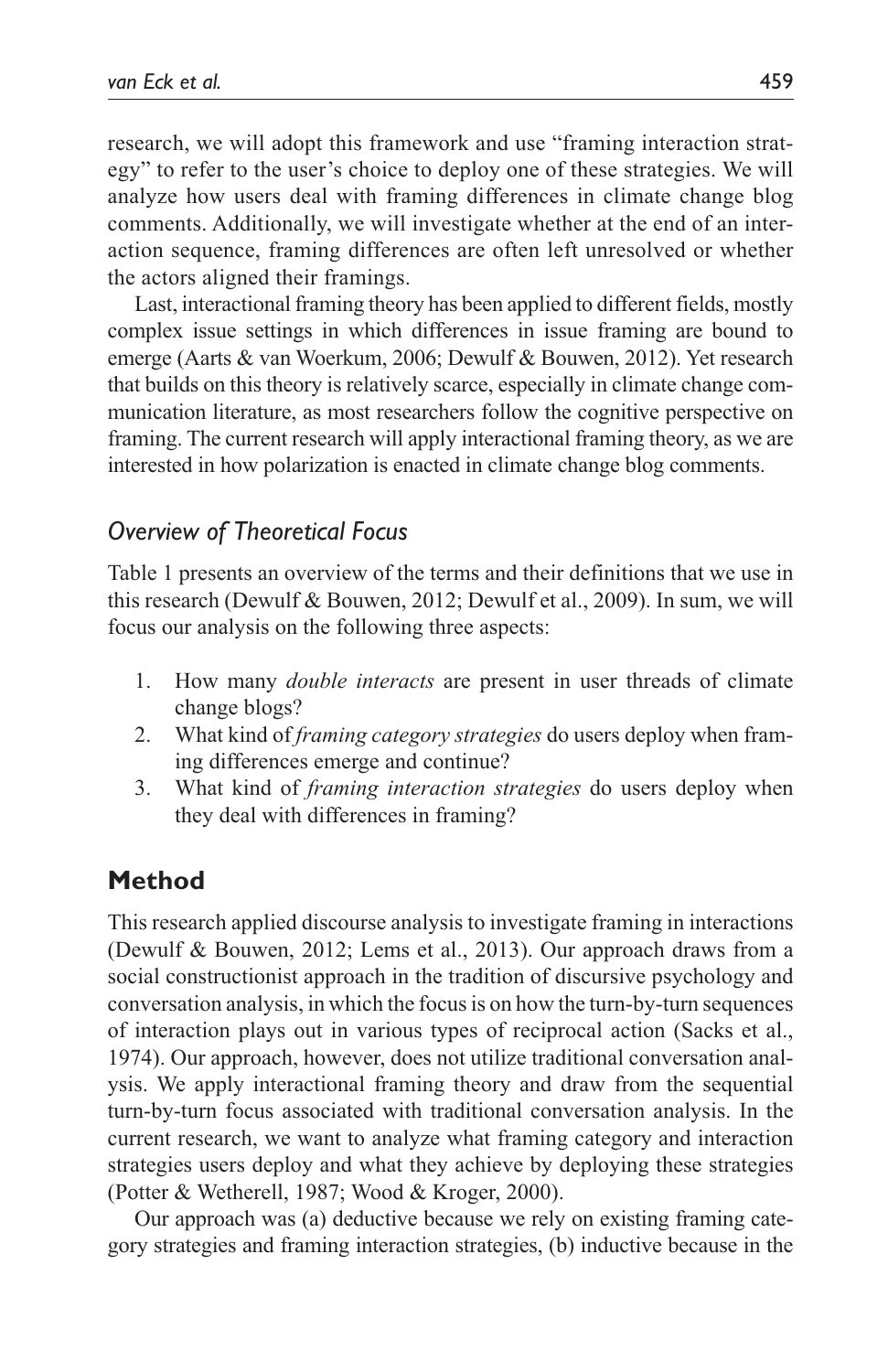analysis we are open to finding new framing interaction strategies that emerge directly from the data, and (c) abductive because we are open to discovering new dimensions of interactional framing theory for which there is no appropriate explanation or rule yet (Reichertz, 2007). This integral approach addresses concerns of discourse analysis that it overemphasizes the inductive character of qualitative research, without dismissing its value (Dewulf & Bouwen, 2012).

# *Data Collection*

Comment threads of the popular, award-winning climate change blogs Watts Up With That and RealClimate were selected ("Top Five Science Blogs," 2006; The Weblog Awards, 2011). Watts Up With That is generally characterized as a blog that does not support the mainstream scientific position on climate change. The tagline of this blog is, "The world's most viewed site on global warming and climate change" (<https://wattsupwiththat.com/>). RealClimate is generally characterized as a blog that endorses the mainstream scientific position on climate change. The tagline of this blog is, "Climate science from climate scientists" [\(http://www.realclimate.org/\)](http://www.realclimate.org/). The comment threads of both blogs are moderated.

Both blogs played a significant role when emails were stolen from the server of the University of East Anglia. A hacker uploaded the emails on RealClimate (Schmidt, 2010). A blogger from Watts Up With That first broke the story. Soon after that, the event was dubbed *climategate* in the blog's comment threads, a term that caught on in mainstream news stories (Nerlich, 2010; Norton, 2010). Skeptics suggested that these emails written by climate scientists were proof that climate change was just a conspiracy. RealClimate received a great deal of comments with questions and actively blogged to counter all the misinterpretations (Schmidt, 2010). The event generated considerable press attention and had a significant effect on public beliefs in climate change and trust in scientists (Leiserowitz et al., 2013).

The last five published blog posts on each blog that received more than 25 and less than 250 comments were selected since April 30, 2019. Thus, a total of 10 blog posts with corresponding comments was collected on the May 6 between 10.00 a.m. and 11:00 a.m. GMT  $+$  2. This time frame was selected, because it was at that stage of the research the latest point in time and would therefore deliver a fresh data set. Around the blog publication dates, there were no *critical discourse moments* marked by relevant events (e.g., Conference of Parties or IPCC report releases; Carvalho & Burgess, 2005), which is reflected in the content of the selected blogs. The selected blog posts of RealClimate were about the (a) Nenana Ice Classic, (b) a successful model simulation, (c) writing about worst case scenarios, and (d) and (e) two open threads on climate science issues. The selected blog posts of Watts Up With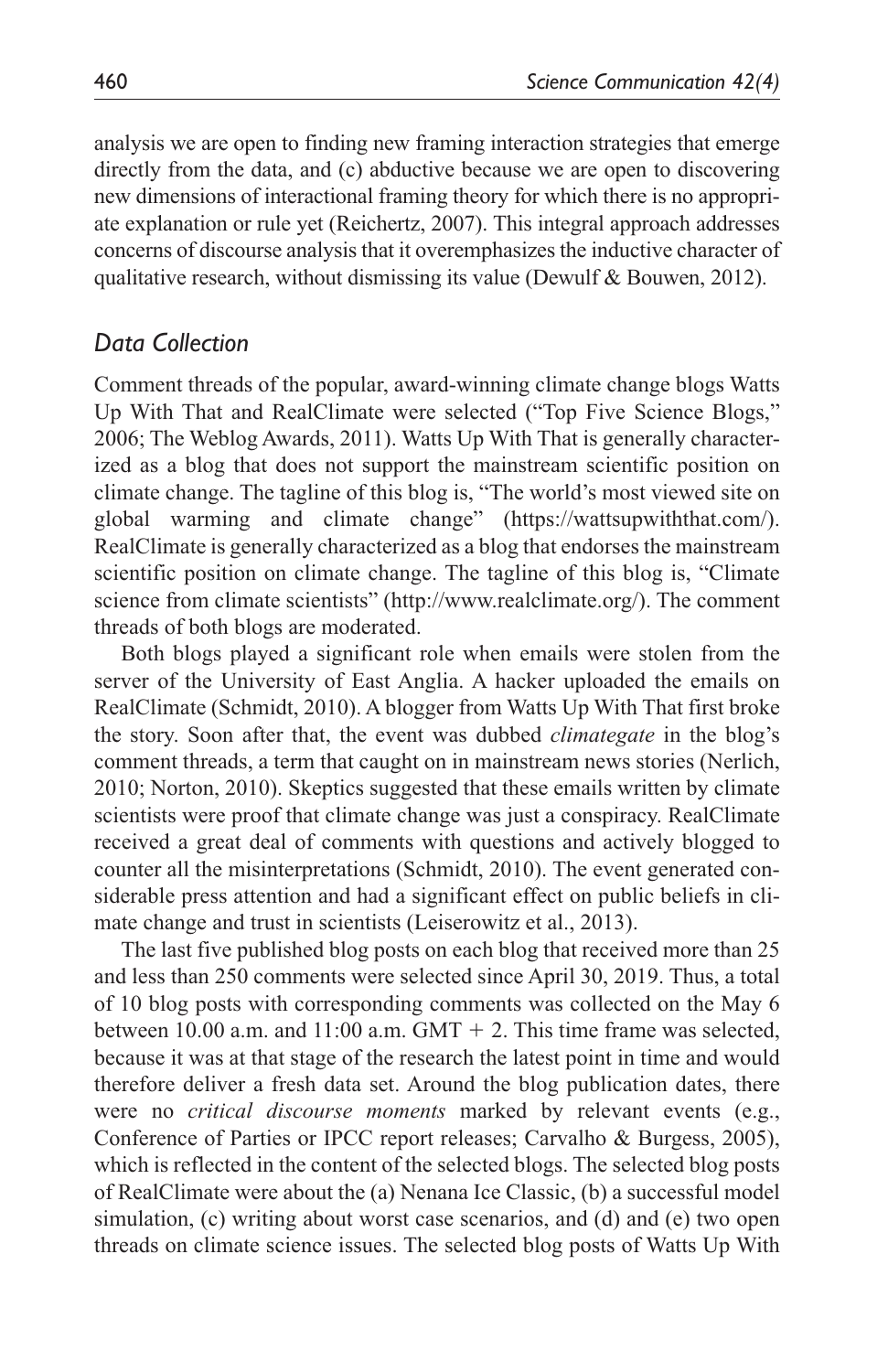That were about (a) the Climate Action Now Act, (b) a study about climate change friendly air conditioners, (c) analysis of new NASA AIRS study, (d) climate change costs for businesses, and (e) China building coal plants. In addition, only blog posts with 25 to 250 comments were selected, in order to ensure that the thread included double interacts but prevent the data set being dominated by one single extensive user thread. The five selected blog posts of Watts Up With That received a total of 436 comments, and the five selected blog posts of RealClimate received a total of 531 comments, that is, the entire sample included 10 blog posts and 967 comments.

## *Data Analysis*

First, per blog post, a corpus was created that contained all the different interaction sequences. Interaction sequences were demarcated by selecting a sequence of comments in which previous users were explicitly addressed. For example, the comment was published as a reply comment, or the previous comment number or the name of the previous user was explicitly mentioned. Each singular blog post was also considered as an interactional step.

Importantly, as we draw on interactional framing theory, we were primarily interested in how meaning is created in the interactions between users. For example, framing differences were identified on the basis of the users' construction of reality rather than the researchers' perception. Accordingly, earlier research focusing on real-life conversations showed that differences in issue framing were signaled by disagreements, opposing questions, and signs of surprise or confusion (Dewulf & Bouwen, 2012). Hence, we focused on such signs but were also open to identifying new signs of framing differences. Subsequently, only the interaction sequences that contained at least one double interact were selected.

The final data set was analyzed in ATLAS.ti (Version 8.3.20). Separate codes were created for the three framing category strategies and five framing interaction strategies, that is, a total of eight codes. Each interactional step in the interaction sequences was closely analyzed by applying the appropriate codes. The unit of analysis was the entire comment and not individual sentences. Thus, all sentences were understood in context. Moreover, separate memos were created, in which potential new findings were noted down. Subsequently, the first author engaged in an iterative process of data analysis, in order to acquire a deeper understanding of the data. Special attention was given to understanding how framing category strategies, framing interaction strategies, and the (non)resolution of framing differences interacted with one another.

Intermediate rounds were organized with all authors to discuss theoretical and methodological challenges and ambiguous interaction sequences. Prior to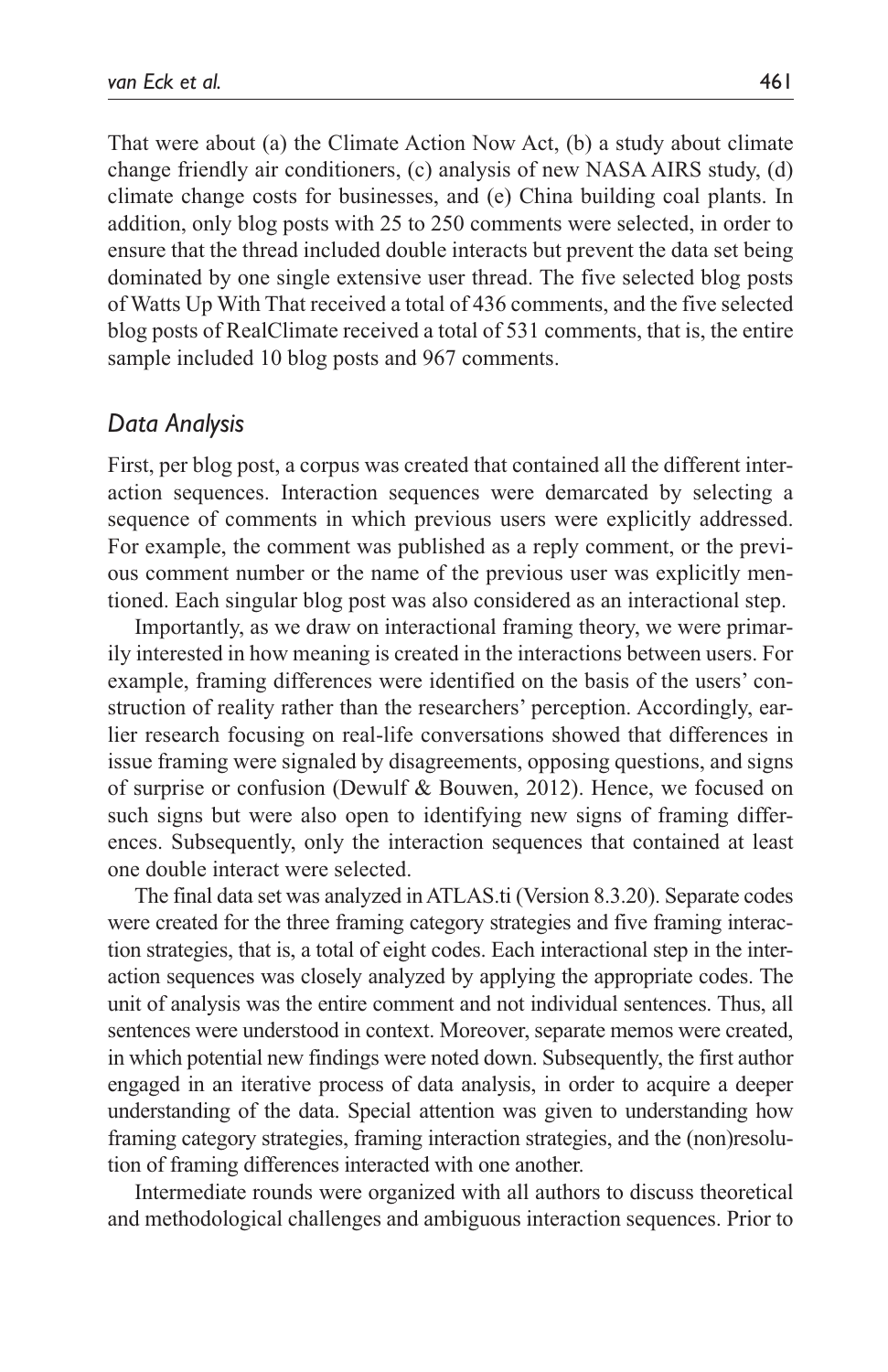these meetings, all authors coded the ambiguous interaction sequences independently, after which the dissimilarities were discussed. These rounds guaranteed that the codes were reliable and applied consistently. For example, during the analysis, we identified an issue with the application of the "identity and relationship framing" code. It was unclear whether the code should be applied only when it concerned the users of the respective interaction sequence or also when it concerned external actors. After discussion, we decided to apply the code when only it concerned the users of the respective interaction sequence itself (i.e., actors A and B). Similarly, we decided that process frames could be applied only when it concerned the ongoing interaction of the users itself, instead of references to interactions that other users were having. This latter theoretical decision implied by definition that a "process framing" code could never be applied in the *Act*. Users cannot refer to the interpretations that disputants assign to their interaction process when there is no interaction yet.

# **Results**

The following section presents our findings on how many and what kind of double interacts we identified in the user threads of RealClimate and Watts Up With That. Subsequently, we discuss the framing category strategies that users deployed when framing differences emerged and continued. Last, the section "Unresolved Framing Differences" discusses our findings on the framing interaction strategies that users deployed when they dealt with differences in framing. The findings are accompanied with extracts of the interaction sequences, which were selected because they clearly illustrate the results.

# *Frequency of Double Interacts*

The final data set contained 30 interaction sequences. The sequences ranged in length from three to six interactional steps, except one long interaction sequence comprising 23 steps. Only six interaction sequences were identified in the sample of comments of Watts Up With That. In fact, they were all identified in the user thread of one blog post. The other 24 interaction sequences were identified in user threads of all five blog posts of RealClimate. More framing differences are apparent in the sample of comments of RealClimate. Thus, there is more deliberation on this blog, since users engage with more alternative viewpoints. Tables 2 and 3 present an overview of the results of the entire analysis on the basis of the length of the interaction sequences and the frequencies of the various framing category strategies and framing interaction strategies per blog. Please see the online supplemental material for an overview of the entire analysis.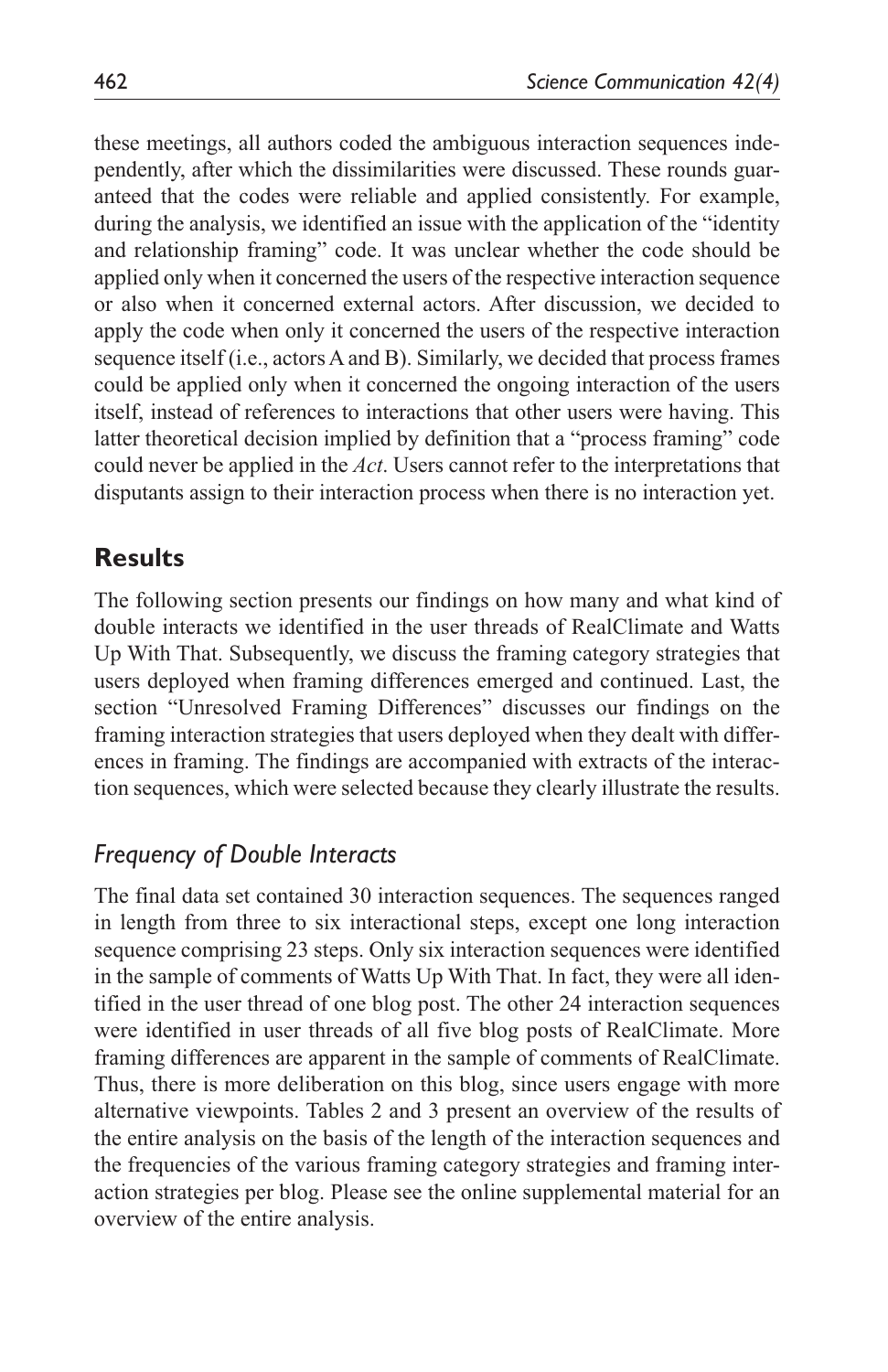| i<br>ľ                 |             |
|------------------------|-------------|
|                        |             |
| ï                      |             |
|                        |             |
|                        |             |
|                        |             |
| ļ                      |             |
|                        |             |
| Ć                      |             |
|                        |             |
| Ī<br>I                 |             |
|                        |             |
| ŀ                      |             |
| Ĩ                      |             |
|                        |             |
| l                      |             |
| ı                      |             |
|                        |             |
| l                      |             |
|                        |             |
|                        |             |
| l<br>$\mathbf{c}$<br>ı |             |
| ć                      |             |
| I                      | i<br>ł<br>I |

|                                   |   |                          |                          |                          |                                       |   |  |   | Sequence number |   |   |   |   |   |   |   |                          |                          |               |                                                                 |
|-----------------------------------|---|--------------------------|--------------------------|--------------------------|---------------------------------------|---|--|---|-----------------|---|---|---|---|---|---|---|--------------------------|--------------------------|---------------|-----------------------------------------------------------------|
|                                   |   |                          |                          |                          |                                       |   |  |   |                 |   |   |   |   |   |   |   |                          |                          |               | 2 3 4 5 6 7 8 9 10 11 12 13 14 15 16 17 18 19 20 21 22 24 13 14 |
| Length of interaction<br>sequence |   |                          |                          |                          | 3 3 3 2 3 4 3 3 3 3 3 3 3 3 4 3 5 5 3 |   |  |   |                 |   |   |   |   |   |   |   |                          |                          | $5 \quad 101$ |                                                                 |
| Issue                             |   |                          |                          |                          |                                       |   |  |   |                 |   |   |   |   |   |   |   |                          |                          |               |                                                                 |
| Identity and relationship         |   |                          |                          |                          |                                       |   |  |   |                 |   |   |   |   |   |   |   |                          |                          |               |                                                                 |
| Process                           |   |                          | I                        | $\overline{\phantom{a}}$ |                                       |   |  |   |                 |   |   | I |   |   |   |   |                          |                          |               |                                                                 |
| Incorporation                     | I |                          | $\overline{\phantom{a}}$ | I                        |                                       |   |  |   |                 |   | l | I |   |   | I |   | $\overline{\phantom{a}}$ |                          |               |                                                                 |
| Accommodation                     |   |                          |                          | ١                        |                                       |   |  |   |                 |   |   |   |   |   | I |   |                          |                          |               |                                                                 |
| Disconnection                     |   |                          |                          | I                        |                                       | I |  |   |                 |   |   |   |   |   |   |   |                          |                          |               |                                                                 |
| Polarization                      |   | $\overline{\phantom{a}}$ | $\overline{\phantom{a}}$ |                          |                                       | ۱ |  | ۱ |                 | I |   |   | I | I |   | I |                          | $\overline{\phantom{a}}$ |               |                                                                 |
| Reconnection                      |   |                          |                          | ۱                        |                                       |   |  |   |                 |   |   |   |   |   |   |   |                          |                          |               |                                                                 |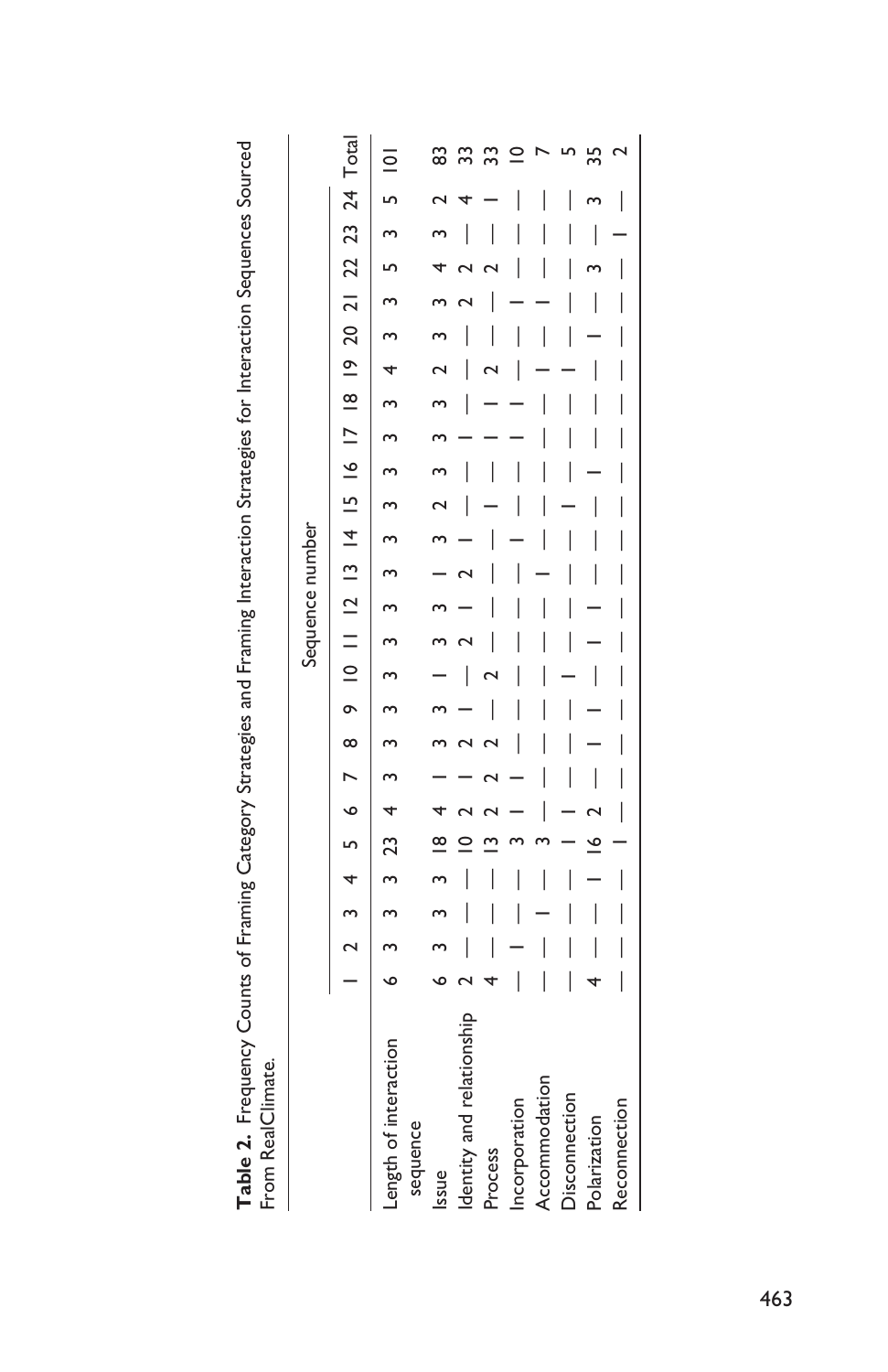|                                |    |    | Sequence number |    |    |    |       |
|--------------------------------|----|----|-----------------|----|----|----|-------|
|                                | 25 | 26 | 27              | 28 | 29 | 30 | Total |
| Length of interaction sequence |    |    | 4               | 4  | 4  | 3  | 23    |
| <b>Issue</b>                   |    |    | 4               | 4  | 4  | 3  | 23    |
| Identity and relationship      |    |    |                 |    | っ  |    |       |
| Process                        |    |    |                 |    |    |    |       |
| Incorporation                  |    |    |                 |    |    |    |       |
| Accommodation                  |    |    |                 |    |    |    |       |
| Disconnection                  |    |    |                 |    |    |    |       |
| Polarization                   |    |    |                 |    |    |    |       |
| Reconnection                   |    |    |                 |    |    |    |       |

**Table 3.** Frequency Counts of Framing Category Strategies and Framing Interaction Strategies for Interaction Sequences Sourced From Watts Up With That.

# *Framing Category Strategies*

The next section discusses how framing differences emerge. The subsequent section presents how actors can also shift their framing category strategy during a framing difference.

*Emergence of Framing Differences.* All interaction sequences started with issue framing. In two instances, the sequence also started with identity framing. We find that the majority of framing differences (20/30) that emerge in the *interact* are differences in issue framing. The majority of these differences in issue framing concerns climate science analyses and results. Some differences also relate to good scientific conduct, effective action to address climate change, science communication, and the moderation policy of RealClimate. Extract 1 is an example of a part of an interaction sequence sourced from RealClimate. The example shows how a difference in issue framing emerges that concerns climate science analyses and results.

### **Extract 1.**

| <b>ACT</b> | Paul Pukite (13 April, 2019): "This Bloomberg piece shows that the<br>Earth's orbit has a slight but noticeable impact on the mean global<br>temperature over the last 100 years: |
|------------|-----------------------------------------------------------------------------------------------------------------------------------------------------------------------------------|
|            | https://www.bloomberg.com/graphics/2015-whats-warming-the-world/<br>$(0.1)^{11}$                                                                                                  |
|            | <b>INTERACT</b> Gordon M (14 April, 2019): " $( \ldots )$ From the graphic, orbital forcing<br>appears to be about as close to net zero as it could possibly be."                 |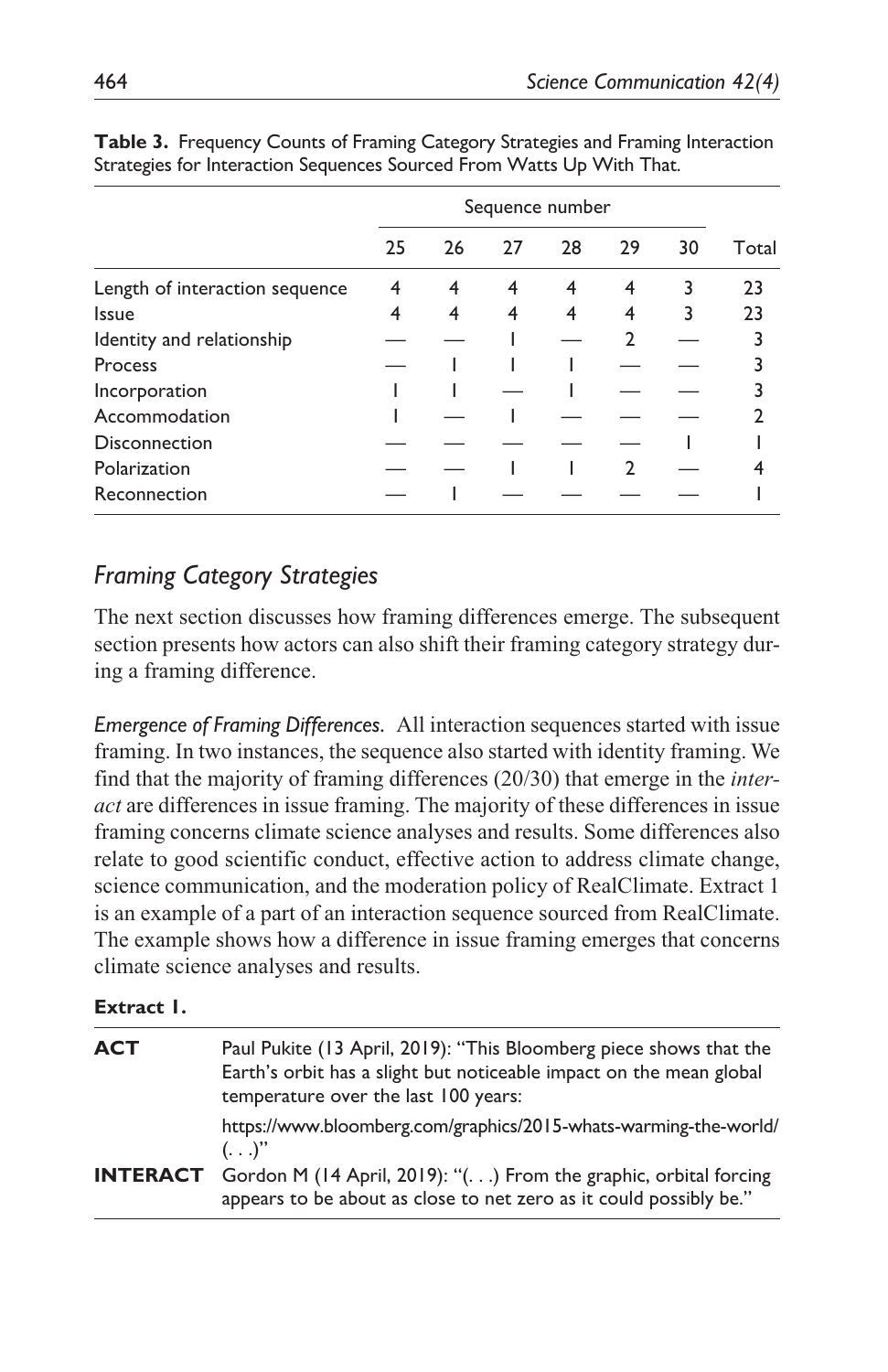| 1 2 3 4 5 6 7 8 9 10 11 12 13 14 15 16 17 18 19 20 21 22 23 |  |  |  |                          |  |  |     |  |  |  |  |
|-------------------------------------------------------------|--|--|--|--------------------------|--|--|-----|--|--|--|--|
| I I I I I I I I I I I I I I I I I P P R I R P               |  |  |  | P R RRRRP RRP PRP<br>P P |  |  | P P |  |  |  |  |

**Table 4.** Framing Category Strategies of Interaction Sequence 5.

*Note*.  $I =$  issue framing;  $R =$  identity and relationship framing;  $P =$  process framing.

In Extract 1, a difference in issue framing emerges that is signaled by disagreement. Paul Pukite argues that the Earth's orbit has a slight but noticeable impact on the mean global temperature over the past 100 years. Gordon M disagrees with Paul Pukite by arguing that the orbital forcing appears to be about as close to net zero as it could be, meaning that is does not have an impact. Thus, Gordon M challenges Paul Pukite's framing by drawing on a piece of scientific data, rather than explicitly or overtly challenging the original issue framing. In this way, the extract shows how a framing difference can emerge subtly and without direct and overt disagreement.

*Shifts in Framing Category Strategies.* Out of 30 *interacts*, 27 consisted of issue framing. However, in nine out of the 30 instances actor B responds in the *interact* also or exclusively with an identity and relationship or process framing (see Tables 2 and 3). Thus, we find that framing differences can emerge and continue while actors shift their framing category strategy. This finding adds to earlier research, where it was found that framing differences emerge when frames are incompatible within a framing category. In fact, in 22 of the 30 interaction sequences actors shift their framing category strategy during the sequence. See Table 4 for an example of an interaction sequence that shows how actors continuously shift their framing category strategy. In only eight of the 30 interaction sequences the actors maintain their initial issueframing strategy for the entire sequence.

If actors introduce identity and relationship framing, they most frequently do so in two contexts. First, the actor attributes expertise or a lack of expertise to oneself or the other. Second, the actor accuses the other of being either a denialist or an alarmist. In general, the actors attribute more frequently meaning to the other actor than oneself or their mutual relationship. Moreover, these meanings are mostly negative denotations. This finding helps to understand why in 10 of the 15 instances that identity and relationship framing was introduced at a certain point, the interaction sequence was in the end left unresolved. Extract 2 is an interaction sequence sourced from RealClimate. The extract shows how actors shift from issue to identity and relationship framing during a framing difference and consequently how the framing difference is left unresolved.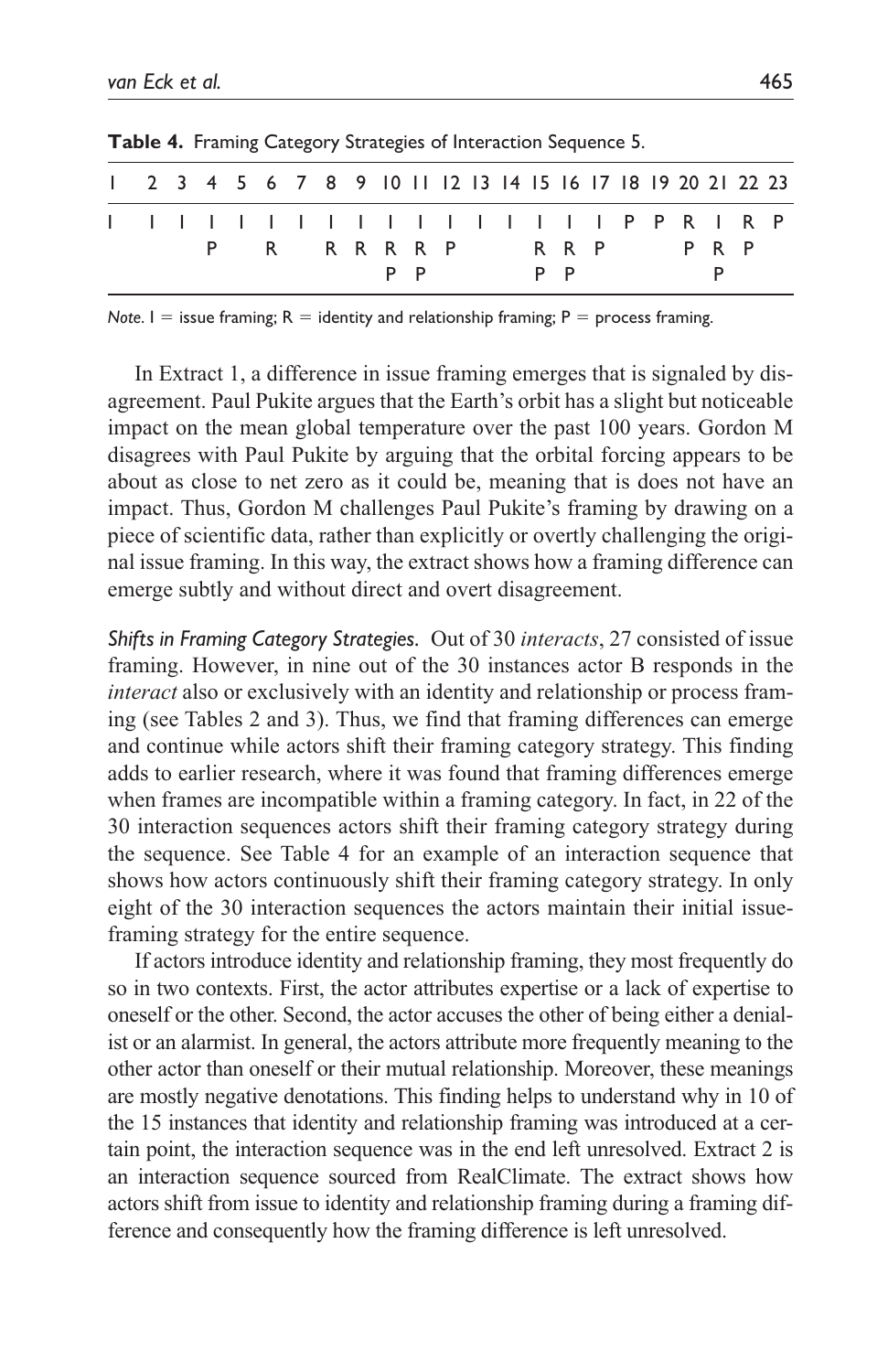#### **Extract 2.**

| <b>ACT</b>                       | James Charles (13 March, 2019): "The 'basis' of neoliberalism? "This<br>"equilibrium" graph (Figure 3) and the ideas behind it have been re-<br>iterated so many times in the past half-century that many observes<br>[sic] assume they represent one of the few firmly proven facts in<br>economics. Not at all. There is no empirical evidence whatsoever<br>that demand equals supply in any market and that, indeed, markets<br>work in the way this story narrates. $( \ldots )''$       |
|----------------------------------|-----------------------------------------------------------------------------------------------------------------------------------------------------------------------------------------------------------------------------------------------------------------------------------------------------------------------------------------------------------------------------------------------------------------------------------------------------------------------------------------------|
| <b>INTERACT</b>                  | Barton Paul Levenson (17 March, 2019): "This reminds me of<br>the frequent denier claim that "there is no empirical evidence<br>whatsoever that carbon dioxide affects temperatures." Just because<br>you're not aware of the evidence doesn't mean there's no evidence.<br>To prove an enormous negative like the one you just advanced you<br>would have to scour the economics journals to see that no one<br>ever surveyed a market or calculated an elasticity. Good luck with<br>that." |
| <b>DOUBLE</b><br><b>INTERACT</b> | James Charles (17 March, 2019): "Comprehension is not one of<br>your strengths?"                                                                                                                                                                                                                                                                                                                                                                                                              |
| <b>DOUBLE</b><br><b>INTERACT</b> | Barton Paul Levenson (18 March, 2019): "I'm just fine on<br>comprehension. Just because I disagree with you doesn't mean I<br>don't understand what you're saying. I understand just fine, I just<br>think you're wrong."<br>Barton Paul Levenson (19 March, 2019): "Economics is not one of                                                                                                                                                                                                  |
| <b>DOUBLE</b><br><b>INTERACT</b> | yours."<br>James Charles (20 March, 2019): "Since I was quoting a professor<br>of economics this comment may be correct or incorrect and shows<br>your complete lack of comprehension. As I say, comprehension is<br>{definitely} not one of your strengths?"                                                                                                                                                                                                                                 |

Extract 2 shows that a difference in framing emerges, which is signaled by disagreement. James Charles argues that there is no empirical evidence whatsoever that demand equals supply in any market. Barton Paul Levenson disagrees with James Charles's framing and argues that he cannot make that claim. Barton Paul Levenson argues that not being aware of the evidence does not mean there is no evidence. Thus, a difference in issue framing emerges about whether there is empirical evidence for the claim that demand equals supply in any market.

Moreover, Barton Paul Levenson also introduces identity and relationship framing as a category strategy. He argues that James Charles's claim is a "denier" claim. As a result, the framing difference continues, and James Charles now also shifts from issue framing to identity framing by suggesting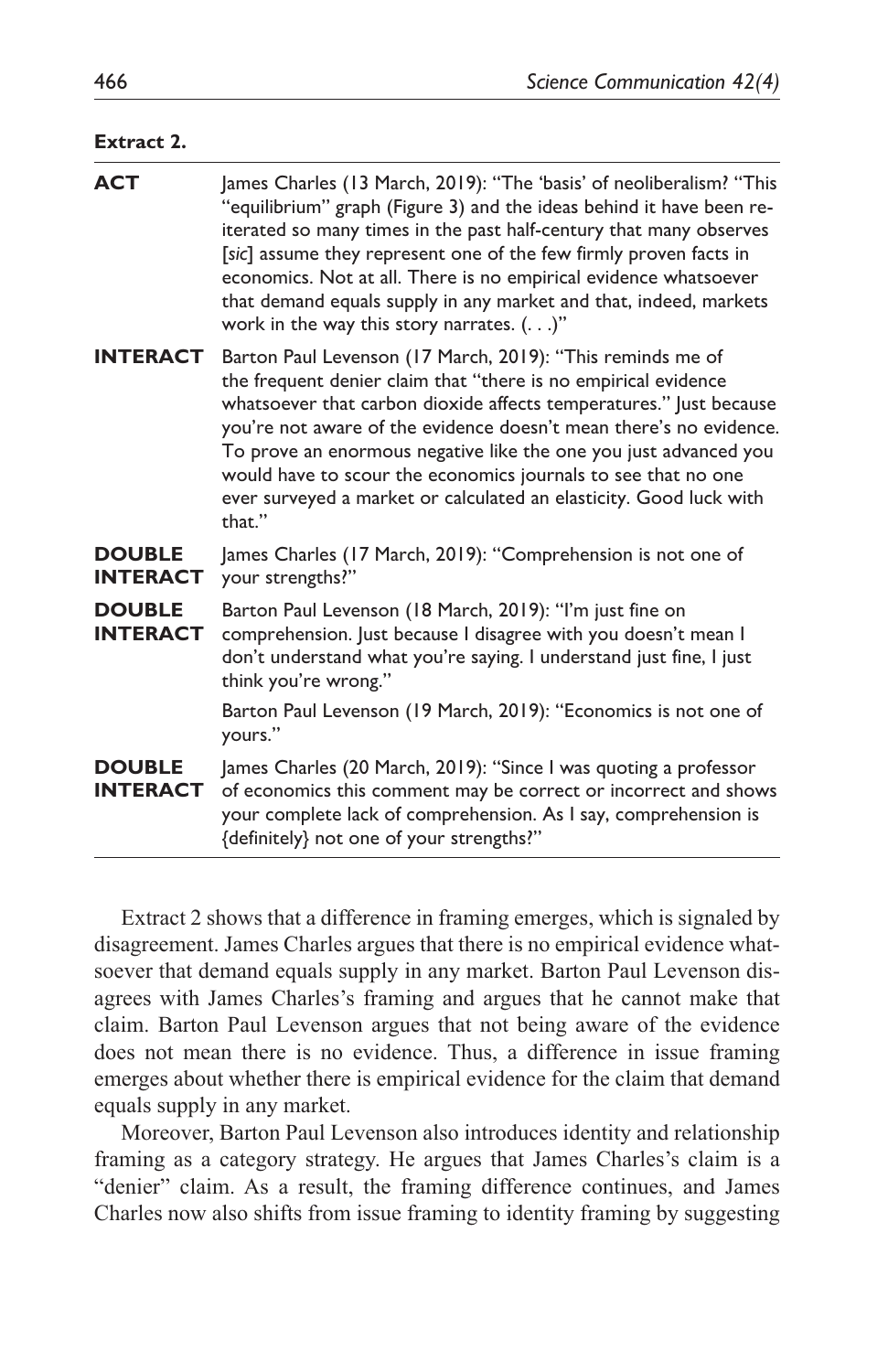that comprehension is not one of the strengths of Barton Paul Levenson. Thus, while the framing difference started with a difference in issue framing, both actors shifted their framing category strategy to identity and relationship framing.

The shift in framing did not resolve the framing difference, as subsequently, Barton Paul Levenson responds with identity and relationship framing by arguing that he is fine on comprehension and James Charles's strength is not economics. Moreover, Barton Paul Levenson also introduces process framing. He refers to the interaction of James Charles and him by arguing that James Charles's interpretation of their interaction is not correct. Barton Paul Levenson discusses that the correct interpretation of their interaction is that he understands what James Charles is saying, yet does not agree with him. Last, James Charles responds again with identity and relationship framing, upgrading his previous statement that comprehension is "definitely" not one of Barton Paul Levenson's strengths. Thus, while the sequence started with a difference in issue framing, Barton Paul Levenson and James Charles get caught in a difference in identity and relationship and process framing. The fact that both users attribute a lack of expertise to the other and accuse the other of being a denialist renders the framing difference unresolved. More specifically, after four double interacts including identity and relationship framing the framing difference is left unresolved.

If actors introduce process framing, they most frequently do so in two contexts. First, the actor accuses the other actor of solely criticizing other actors. Second, the actor argues that their words are misunderstood by the other. These findings help to explain why process framing was introduced after identity and relationship framing in six of the 13 instances that we identified. More specifically, the interactional sequences in which process framing is deployed subsequently to identity and relationship framing allow the actors to redirect the interaction away from personal attacks, thereby avoiding further potentially uncivil discourse (also see, e.g., Table 4). Extract 3 shows the first three interactional steps of a sequence of six steps sourced from RealClimate. It illustrates how actors shift from issue to identity and relationship to process framing during a framing difference.

#### **Extract 3.**

**ACT** Snape (21 April, 2019): "Here's a thought regarding Arctic ice: Low extent is like setting an open pot of water out under a cold, clear night. A ton of energy escapes to space, nothing is gained. Different in summer, when an open pot lets the sun in, more than compensating for the extra loss. \*\*\*\*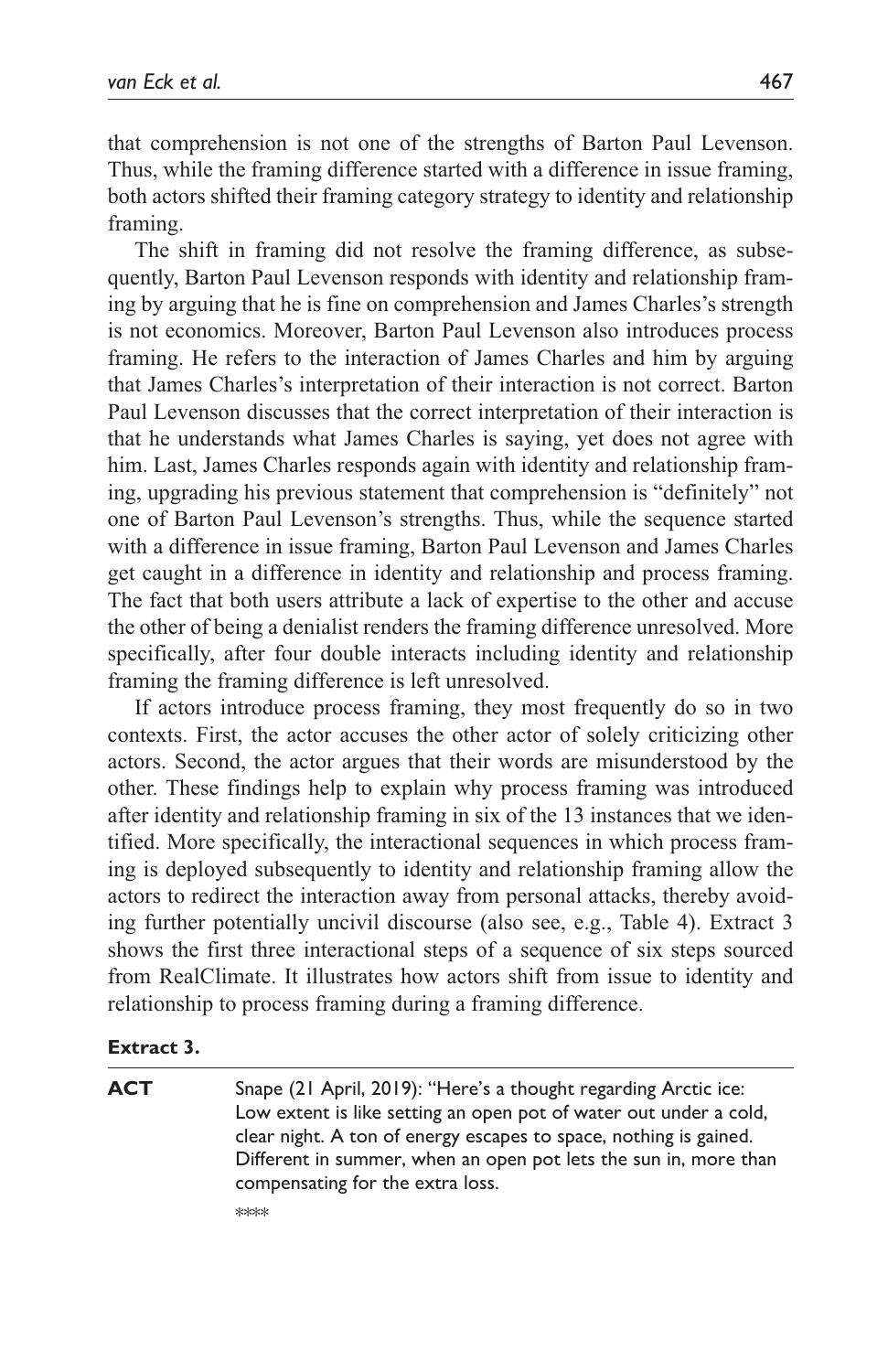So, low extent may reduce global OHC [ocean heat content] in Winter, even though it most certainly increases it in Summer. (. . .)"

**INTERACT** zebra (24 April, 2019): "(...) Here's how someone with a science/ quantitative background might say things: 1. Low extent in the Arctic increases radiation to space. But, that fact by itself tells us **nothing** about whether global OHC

increases or decreases during that time period, because there is radiation and absorption going on everywhere else, over a much, much larger surface area. (. . .)"

| Snape (27 April, 2019): "It tells us that if global OHC increased     |
|-----------------------------------------------------------------------|
|                                                                       |
| that time period, it may have increased even more if not for low      |
| extent in the Arctic. It tells us that if global OHC decreased during |
| that time period, a small part of the decrease may have been due to   |
| low extent in the Arctic. I'm well aware, Z, that if one stock in the |
| Dow moves up, that movement may not be reflected in the index         |
| as a whole. It would be nice if you could read between the lines a    |
|                                                                       |
|                                                                       |

Extract 3 shows that a difference in framing emerges, which is signaled by disagreement. In the interact, zebra disqualifies Snape's issue framing that the ow extent of Arctic ice increases radiation to space and increases or decreases ocean heat content. Thus, a difference in issue framing emerges about whether there is a link between low extent of Arctic ice and increases in radiation to space and increases or decreases in ocean heat content. Zebra also introduces identity and relationship framing. He conveys that his own issue framing is how someone with a scientific/quantitative background might say things. Zebra herewith attempts to establish a "scientist" identity, someone who has a background in science/quantitative research and should therefore be qualified to make accurate statements on the topic. However, Snape does not attend to this identity but responds with issue framing again. He puts his initial argument about low extent in the Arctic back on the table. On top of that, he also introduces process framing, by arguing that zebra could read between the lines a little, rather than looking for something to criticize. In this way, Snape redirects the interaction away from personal attacks, thereby avoiding further potentially uncivil discourse.

Finally, in contrast with the *double interact* data set of RealClimate, all interactional steps from the *double interact* data set of Watts Up With That included issue framing. Only six of the 23 interactional steps included identity and relationship or process framing.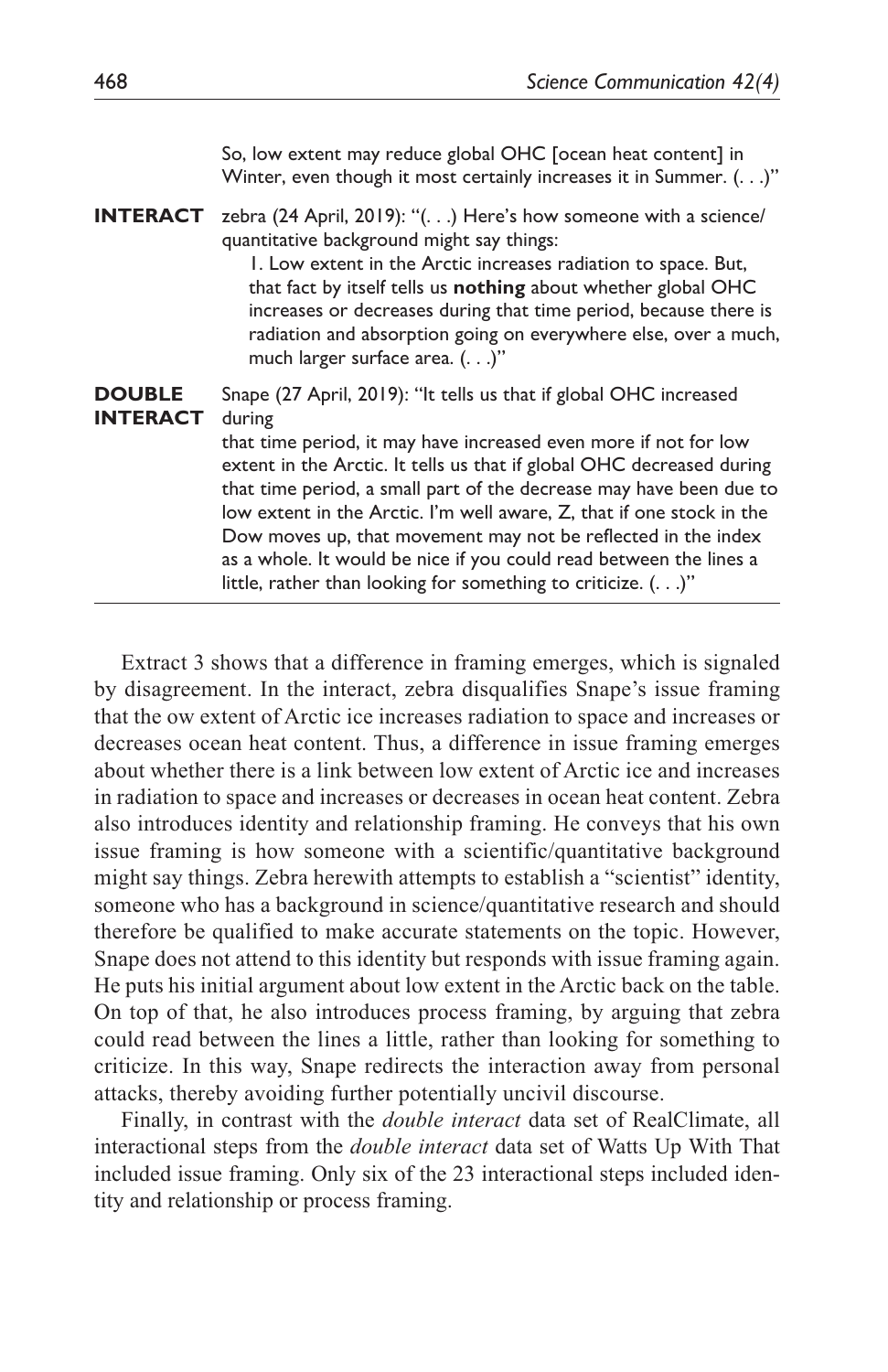# *Interaction Strategies to Deal With Framing Differences*

Our results show that users' framing interaction strategies for dealing with framing differences are consistent with the strategies that Dewulf and Bouwen (2012) identified in their research. In general, users deployed most frequently interaction strategies that left the framing differences unresolved (45 instances). In contrast, 25 instances were documented in which the incompatible framings were aligned. The first section discusses the interaction strategies that were deployed and did not resolve the framing differences. The following section presents our findings on the interaction strategies that were deployed to align the incompatible framings.

*Unresolved Framing Differences.* In 45 out of 70 instances users deployed frame polarization and disconnection. Overall, frame polarization was the most frequently deployed framing interaction strategy (39 out of 70 instances).

In 23 out of 39 instances, climate science analyses and results were topic of discussion when users deployed frame polarization to reaffirm or upgrade their own issue framing. Yet frame polarization was also frequently deployed in combination with identity and relationship and/or process framing. Accordingly, like these framing category strategies, frame polarization was mostly deployed in a context in which users attribute a lack of expertise to the other user, accuse the other of being either a denialist or alarmist, or blame the other user of solely criticizing others. Moreover, in all sequences in which frame polarization was introduced at a certain point, the last interactional step also included frame polarization. The *double interacts* of Extracts 2 and 3 are illustrative examples of interaction sequences in which frame polarization was the deployed framing interaction strategy. Extract 4 shows an interaction sequence sourced from RealClimate that illustrates how an actor deploys frame polarization as his framing interaction strategy.

#### **Extract 4.**

| <b>ACT</b> | Killian (23 April, 2019): "A better article than most on rapid climate<br>change. $( \ldots )$ [hyperlink]"                                                    |
|------------|----------------------------------------------------------------------------------------------------------------------------------------------------------------|
|            | <b>INTERACT</b> MA Rodger (26 April, 2019): "() Let us look at your "better article<br>than most on rapid climate change," $( \ldots )$                        |
|            | The "scientists" quoted are but five in number bit [sic] with quite<br>different messages.<br>$(\ldots)$                                                       |
|            | So I see this as an interesting collection but nothing which could be<br>called alarming that sits well within the scence [sic]. Or am I missing<br>something? |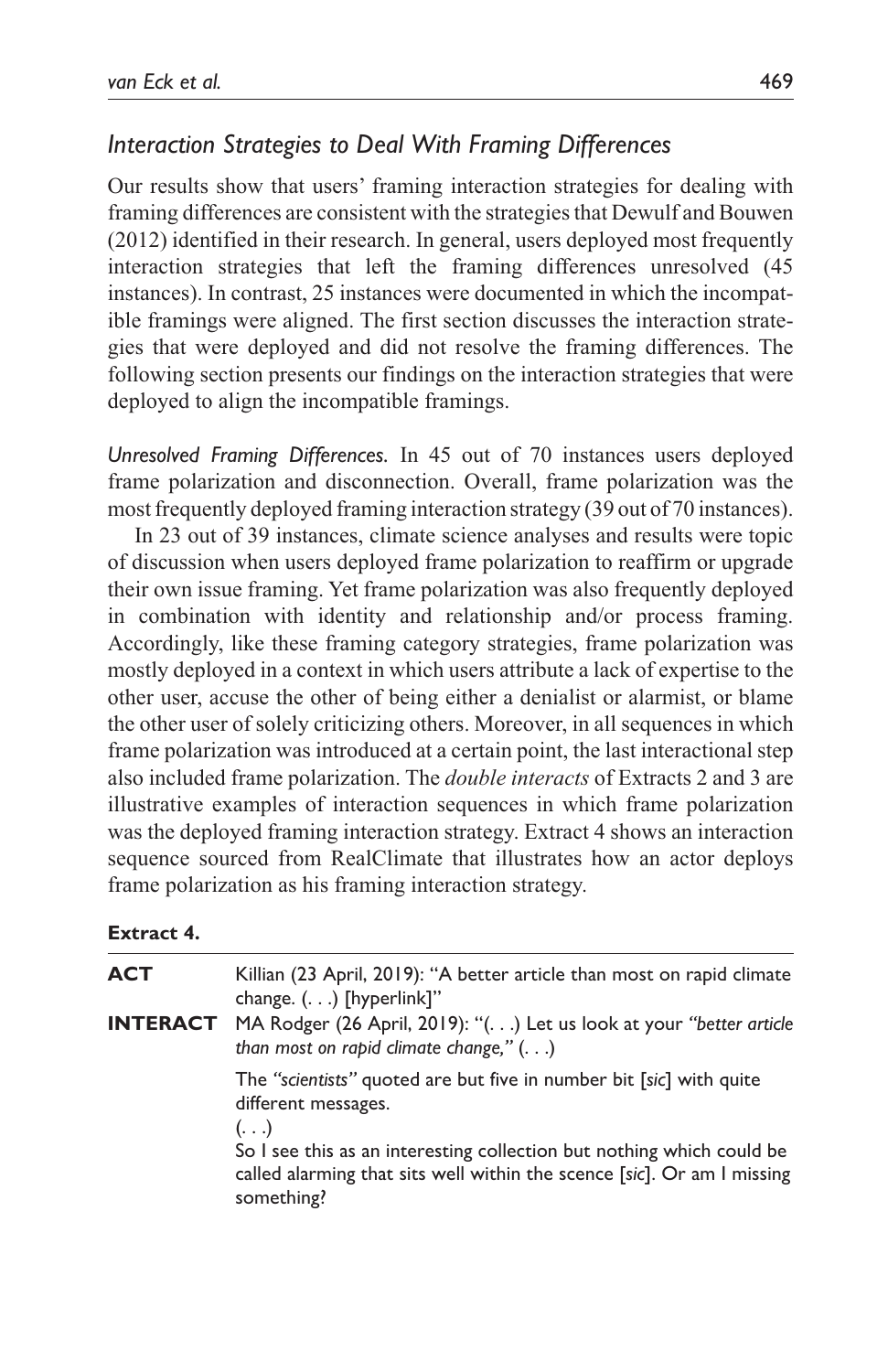#### **DOUBLE INTERACT** Killian (29 April, 2019): "(. . .) GreatAtNumbers BadAtAnalysis said **But it's not supported by data that's 3 or more years old!!!!!**

Really, MA, stay out of analysis. That you think the IPCC reports, excepting the recent special on 1.5C, should be used as anything more than a backstop for current discussions of climate is exactly why you are always, always, always wrong in any forward-looking conversation.

 $(\ldots)$ 

Basically, you're really knowledgeable on the pure science side of climate, really poor at analysis, but even your numbers strength goes to hell when you're trying to take someone down rather than doing objective analysis.

That is, your joy in taking people down, your allergy to being wrong, and others being right—or at least insightful—diminish the only value you have here."

Extract 4 shows that a difference in framing emerges, which is signaled by disagreement. MA Rodger disqualifies Killian's issue framing that his article is a "better article than most on rapid climate change." MA Rodger argues that the article's findings could not be named alarming that sit well within science. Thus, a difference in issue framing emerges about whether the article shows that the climate is rapidly changing based on scientific facts. Consequently, Killian responds with issue framing to MA Rodger's issue framing. He disqualifies MA Rodger's framing that the article's findings are not sitting well within science by arguing that the IPCC reports serve as more than a backstop for current discussions of climate. Moreover, Killian also introduces identity and relationship framing, by (a) referring to MA Rodger as "GreatAtNumbersBadAtAnalysis," (b) attributing a lack of expertise to MA Rodger by discussing how he is poor at analysis, and (c) portraying MA Rodger as someone who enjoys taking people down, is allergic to being wrong, and last, does not have any value in user threads of RealClimate. Thus, Killian polarizes the initial framing difference between him and MA Rodger by upgrading his own issue framing about the article. Additionally, Killian further polarizes the difference by introducing identity and relationship framing that attributes negative denotations to MA Rodger. Consequently, the framing difference is left unresolved.

In four of the six instances that frame disconnection was deployed as the framing interaction strategy, the user also deployed process framing as framing category strategy. Accordingly, like process framing, frame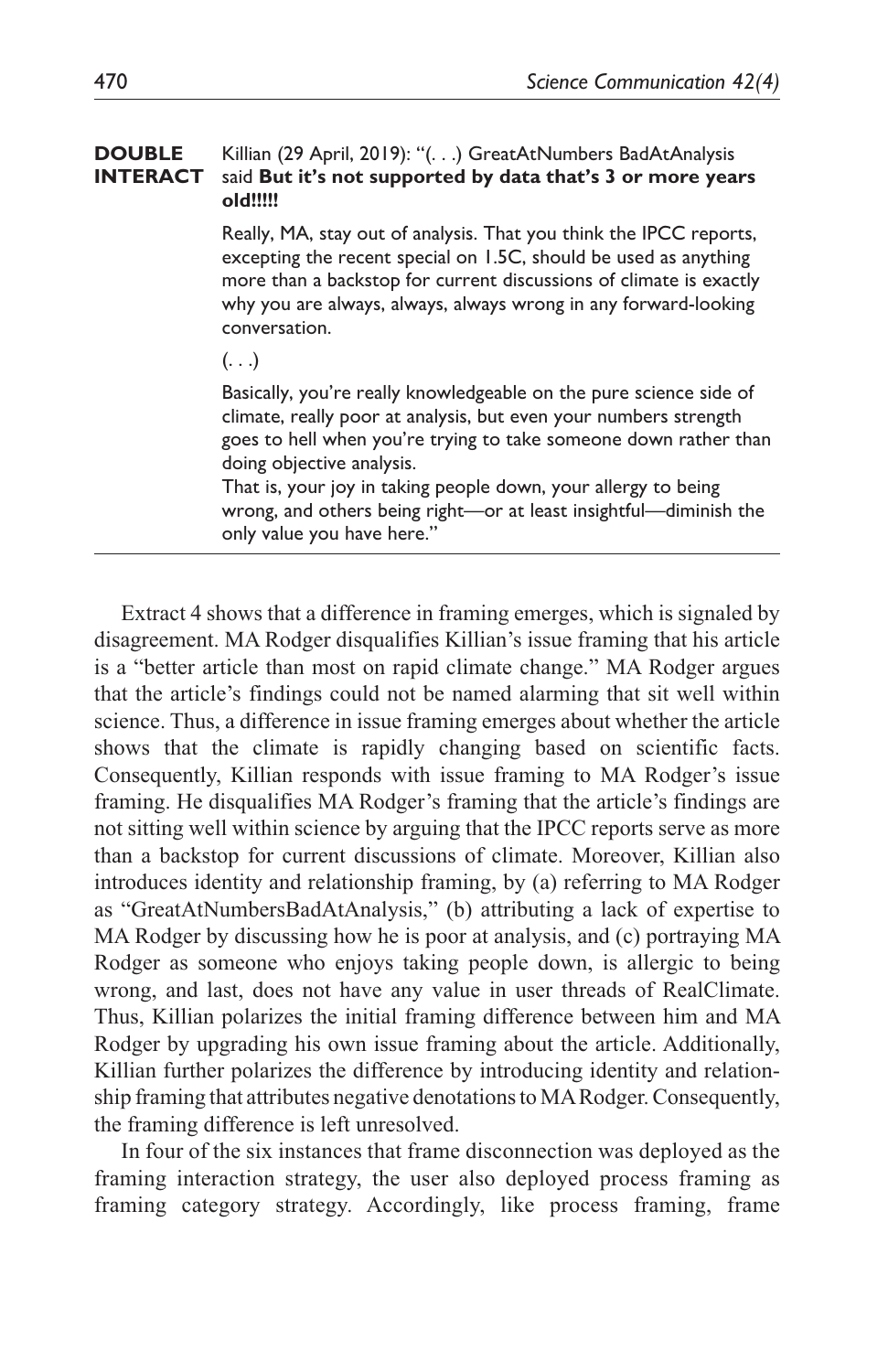disconnection was mostly deployed in a context in which users argue that oneself did not mean or say that in their previous ongoing interaction.

*Frame Alignments.* The framing interaction strategies incorporation, accommodation, and reconnection were deployed to align the different framings. Overall, frame incorporation was the most frequent deployed strategy to align framing differences (13 instances), followed by frame accommodation (9 instances), and lastly frame reconnection (3 instances).

In nine of the 13 instances in which users deployed frame incorporation, climate science analyses and results were topic of discussion. Similarly, in five out of nine instances in which users deployed frame accommodation, climate science analyses and results were topic of discussion. In line with this finding, in 12 of the 13 instances that frame incorporation was deployed and six of the nine instances that frame accommodation was deployed, these framings were accompanied by issue framing. Moreover, in eight of the 13 instances that frame incorporation was deployed and five of the nine instances that frame accommodation was deployed, the interaction sequence ended with a resolved framing difference. Extract 5 provides an example of an interaction sequence sourced from Watts Up With That. The example illustrates how user A deploys frame incorporation and how user B subsequently deploys frame accommodation.

#### **Extract 5.**

**ACT** goldminor (April 30, 2019): "What I have always thought about this phenomenon is that the oceans are the reason for the night time warming. Surface winds carry the warmed air over land in the form of water vapor. In the daytime that leads to a slight cooling, while at night it means warmer temps. I think the current offshore surface winds are an example of how this works.

> Note how there are no clouds offshore until way down by Los Angeles area. The surface winds then turn eastward and clouds immediately form, and then move east across the US. I have been watching this for the last 5 days. Prior to that the surface winds flowed south to around Monterey approximately, before turning to the west. Clouds then formed and were driven back up the middle of the Pacific towards Alaska and the Aleutian islands. Thus the warmer Alaska which alarmists like to make a big deal over. That has also meant warmer air flowing in to the west side of the Arctic which has led to reduced sea ice extent mainly in the Bering Sea. Thus the alarmists crowing over sea ice loss. I would like to hear their explanation how CO2 can drive surface winds. (. . .)"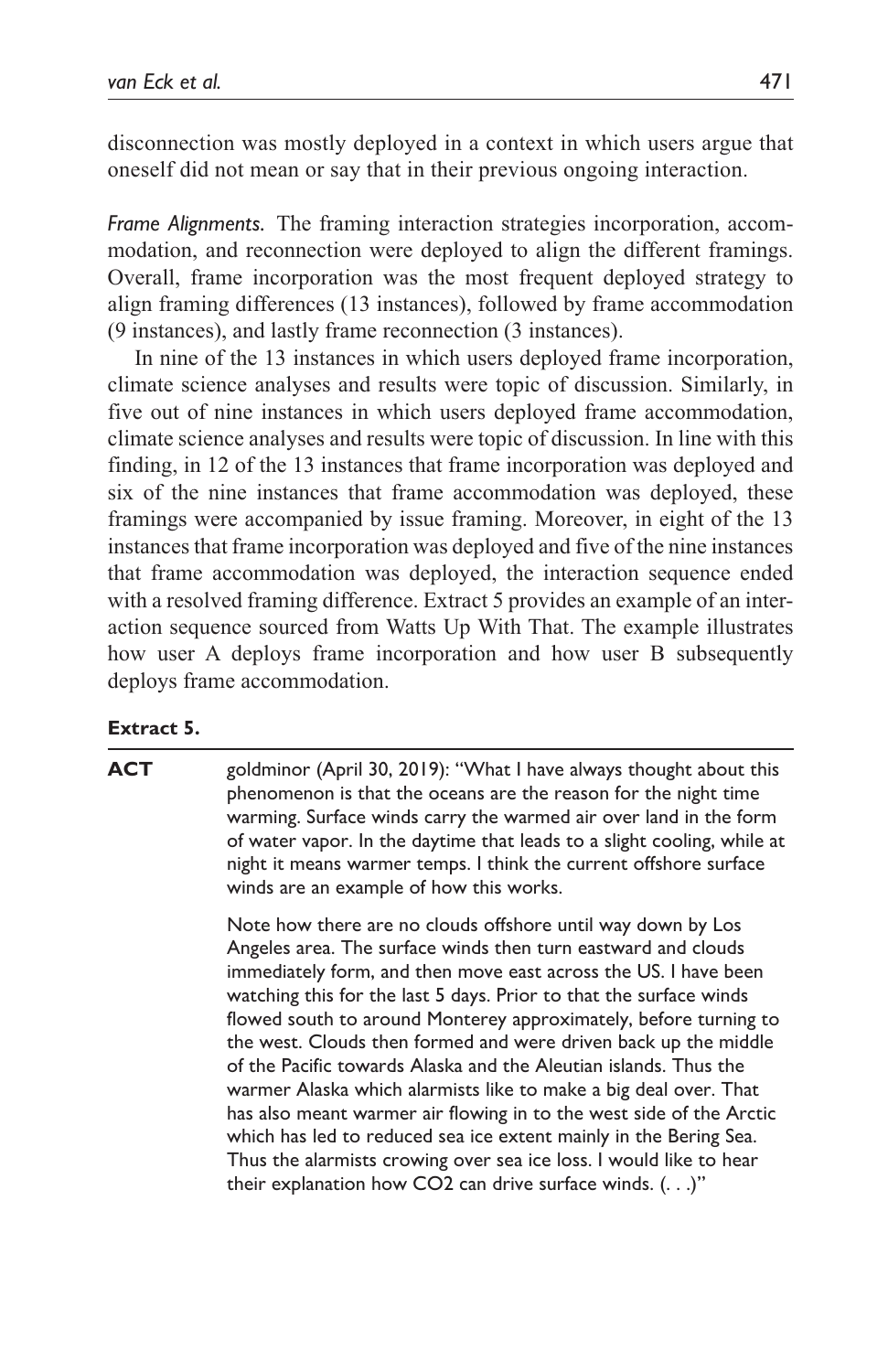|                                  | <b>INTERACT</b> mario lento (April 30, 2019): "We are talking about a warming trend.<br>Given that the data shows a warming (nighttime) trend, that implies<br>(not proves) something is changing that is causing that. One thing<br>that we know is changing (increasing) is urban development. This<br>factor cannot be ignored $\dots$ $(\dots)$ " |
|----------------------------------|-------------------------------------------------------------------------------------------------------------------------------------------------------------------------------------------------------------------------------------------------------------------------------------------------------------------------------------------------------|
| <b>DOUBLE</b><br><b>INTERACT</b> | goldminor (April 30, 2019): "And so my comment that warmer<br>oceans is what leads to warmer temps at night for rural areas such<br>as where I live. There is no UHI [urban heat island] up here. I agree<br>that UHI around urban areas is a strong effect. ()"                                                                                      |
| <b>DOUBLE</b><br><b>INTERACT</b> | mario lento (April 30, 2019): "() I did miss that you have no U<br>affect in your area. Your information is terrific! Wow there<br>seems to be a real trend that you have felt because you are tuned to<br>it. $( \ldots )^{\prime\prime}$                                                                                                            |

Extract 5 shows that a difference in issue framing emerges, which is signaled by disagreement. Mario lento points out that goldminor should not forget about urban development as a factor that causes the nighttime warming trend that provides an explanation for sea ice loss in the Arctic. Thus, a difference in issue framing emerges about whether warmer oceans could lead to warmer temperatures at Alaska. Subsequently, goldminor deploys issue framing and frame incorporation. Goldminor agrees that the urban heat island effect around urban areas has a strong effect on nighttime warming trends and uses this challenging issue framing to reaffirm the framing that warmer oceans lead to nighttime warming trends in rural areas. Goldminor argues that there is no urban heat island effect in the rural area where goldminor is living. As a result, mario lento deploys frame accommodation, by accommodating his own issue framing about urban heat island effect as a factor to the challenging issue element of goldminor, in which urban heat island effect does not play a role. Thus, mario lento and goldminor resolved the framing difference through clarifying the facts without the need to resort to personal attacks.

Users rarely reconnected frames by taking both elements seriously and taking away the incompatibility between them. The three instances in which users deployed this framing interaction strategy varied in terms of framing category strategy and context. Two times frame reconnection was deployed accompanied by issue framing and one time accompanied by process framing.

Finally, no remarkable differences were identified in both *double interact* data sets when comparing the framing interaction strategies of users at RealClimate or Watts Up With That.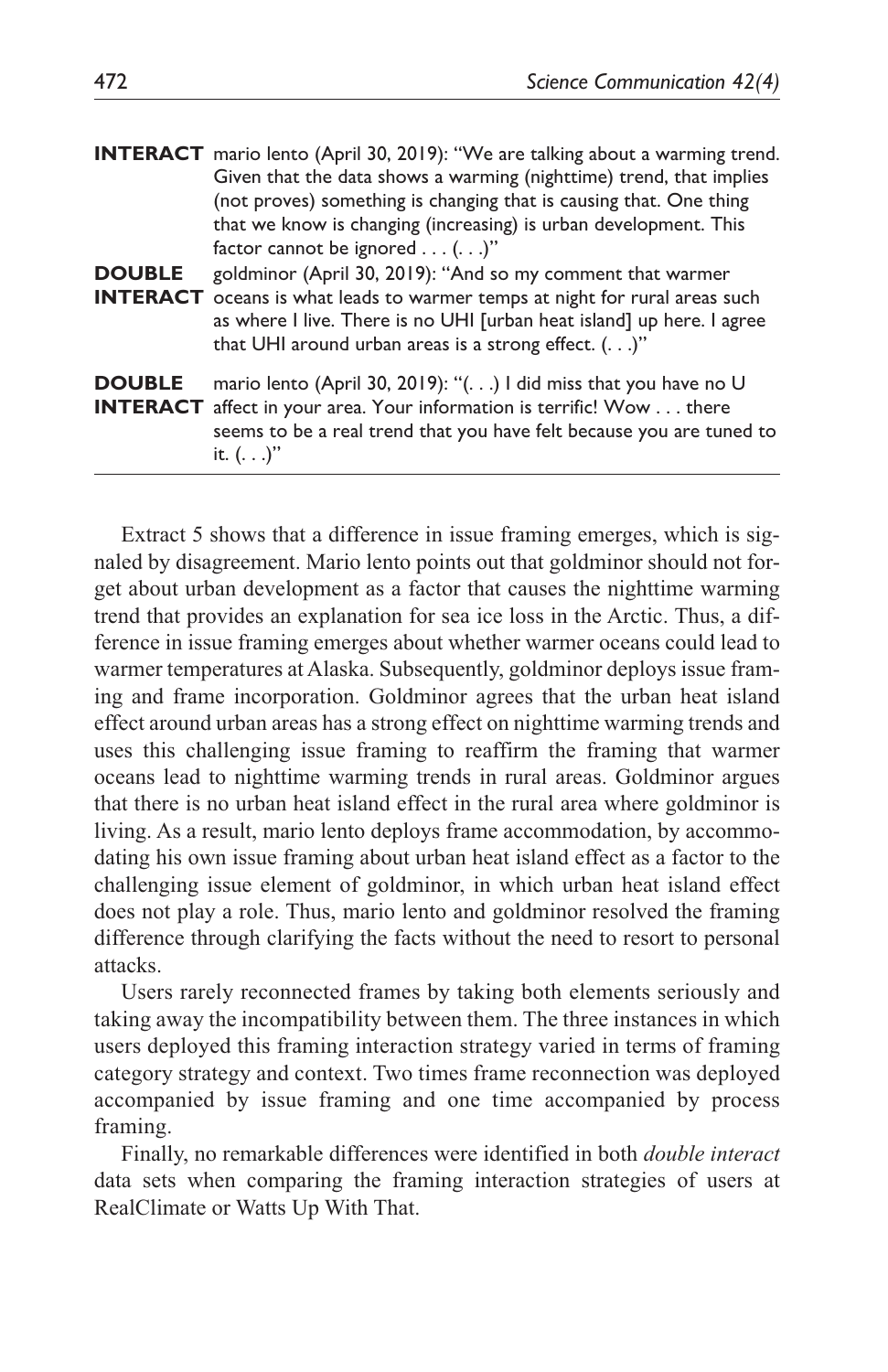# **Discussion and Conclusion**

The purpose of this research was to provide insight into whether and how people use polarizing interaction strategies when framing differences emerge. This article focused on climate change blog comments. Overall, most users deployed issue framing as their framing category strategy, which as expected frequently concerned climate science analyses and results. We find that users can shift their framing category strategy while the framing difference continues. This result provides a novel perspective on interactional framing theory.

Frame polarization was the most common interaction strategy of users. Thus, most framing differences were further polarized as users reaffirmed or even upgraded their own framing. This finding adds to our understanding of polarization in the climate change blogosphere (Brüggeman et al., 2020; Elgesem, 2019; Elgesem et al., 2015; Van Eck et al., 2019). The risk of frame polarization is that users keep reinforcing their own framing and are therefore unable to resolve framing differences (Dewulf & Bouwen, 2012). Indeed, in all interaction sequences in which frame polarization was introduced, the interaction sequence also ended with frame polarization. Overall, our results demonstrate that meaning about climate change is coconstructed in interactions. This result is critical for future climate change communications, as groups with opposing views might only drift further apart. Therefore, we suggest that scholars and practitioners should widen their scope on *frames* by developing and testing *framing* guidelines that seek to foster collective action on climate change (e.g., see Webster & Marshall, 2019).

Frame polarization was frequently deployed in combination with identity and relationship and/or process framing. When users shifted to identity and relationship framing, they predominantly attributed a negative denotation to the other's identity. In addition, when users shifted to process framing, they frequently assigned interpretations to their ongoing interaction that the other user was solely criticizing others or that their own words were misunderstood. Thus, these findings suggest that if users deploy these types of identity and relationship and process framings, they are more likely to further polarize the framing difference. In line with this finding, frame incorporation and frame accommodation were mostly deployed in combination with issue framing. This finding suggests that if users maintain issue framing throughout the entire interaction sequence, they are more likely to solve the framing difference. These two suggestions provide a starting point for developing effective framing guidelines.

A possible explanation for why users decide to use polarizing interaction strategies could be that users try to protect their cultural identity (Kahan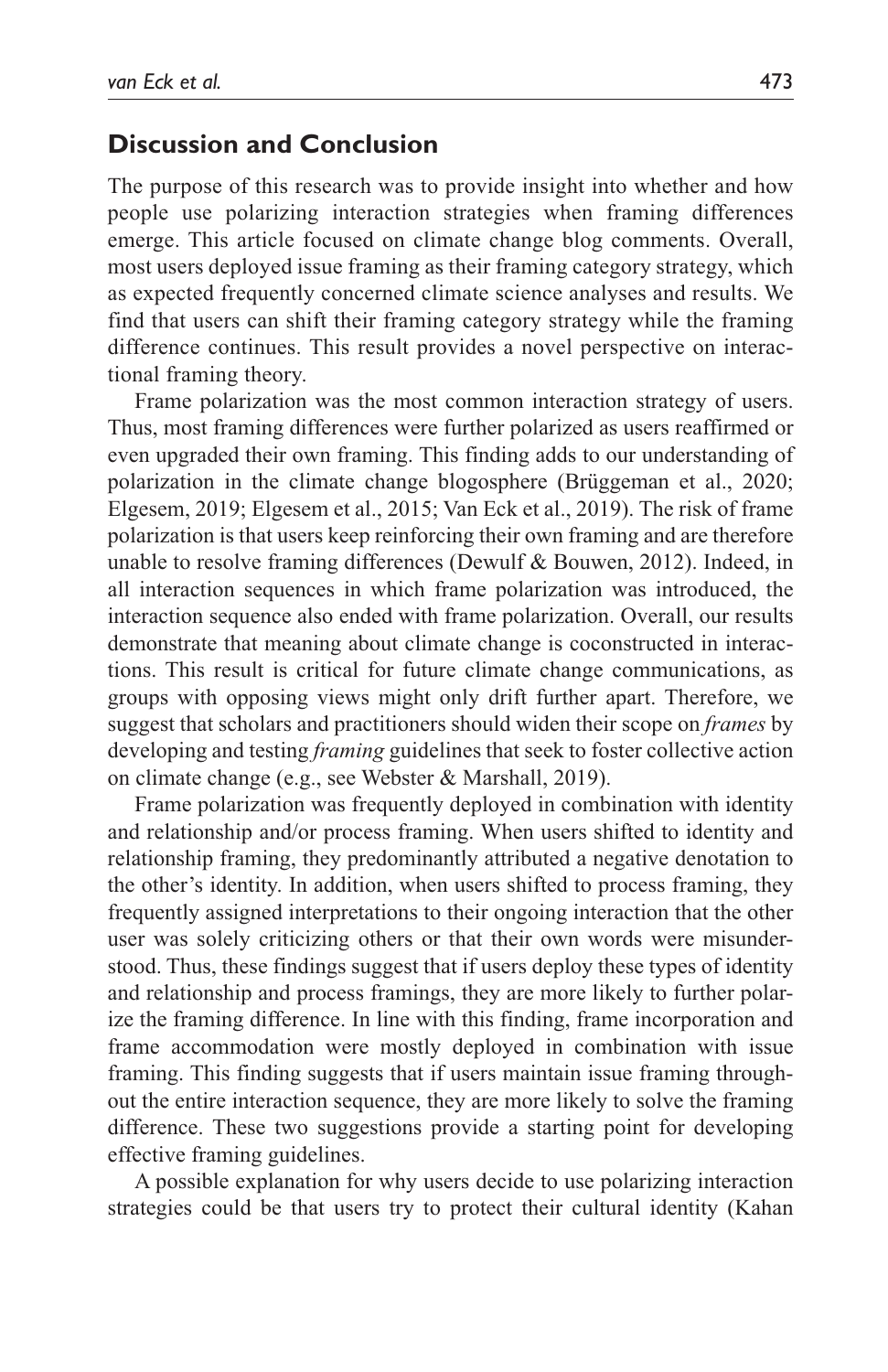et al., 2007), as the other users' framing challenges their cultures' posture on climate change (McCright & Dunlap, 2011a). This thesis would also explain why our results deviate from Collins and Nerlich's (2015) finding that user comments in *The Guardian* demonstrate incivility but mostly show potential for deliberation. In contrast, our research shows that interaction sequences with well-reasoned argumentation and deliberation (issue framing) often engendered uncivil conversations (negative identity and relationship framing). Since audiences in the climate change blogosphere are known to be highly engaged (Lewandowsky et al., 2013), critical comments could potentially form more easily a threat to climate change blog users' cultural identity, resulting in dismissal of conflicting frames (Kahan et al., 2007; McCright & Dunlap, 2011a).

Substantially more double interacts were identified in the user comments of RealClimate than Watts Up With That. This finding suggests that there is *more* deliberation in user threads of RealClimate as users engage with more alternative viewpoints (Collins & Nerlich, 2015). In contrast, Watts Up With That functions more as an echo chamber, as users tend to agree with comments of previous users. We need to be cautious with comparing both data sets in terms of the deployed framing strategies, as the RealClimate data set included more double interacts. Yet the fact that users of Watts Up With That always deployed issue framing and were less inclined to use identity and process framing with negative denotations supports our argument: Watts Up With That functions more as an echo chamber in which users feel safe and perceive comments less as a threat to their cultural identities. Overall, these observations are consistent with literature on one hand showing that user comments offer potential for deliberation and mobilization around climate change (Collins & Nerlich, 2015; Cooper et al., 2012; Graham & Wright, 2015; Uldam & Askanius, 2007), and on the other pointing to concerns about echo chamber effects creating niches of denial and demonstrations of incivility (Collins & Nerlich, 2015; Walter et al., 2018).

For the first time, the interaction strategy framework of Dewulf and Bouwen (2012) was successfully applied to analyze identity and relationship and process framing differences, beside differences in issue framing. The interaction strategies of the current research were consistent with their framework, and we did not identify any additional strategies. Also for the first time, interactional framing theory was successfully applied to the online realm. However, sometimes it proved difficult to correctly identify sarcastic intent with the absence of intonation and nonverbal cues. Moreover, moderation policies and anonymity of users most likely affected the results (e.g., presence of uncivility), which are in this research not accounted for. Hence, conducting interactive framing analyses on other online and off-line media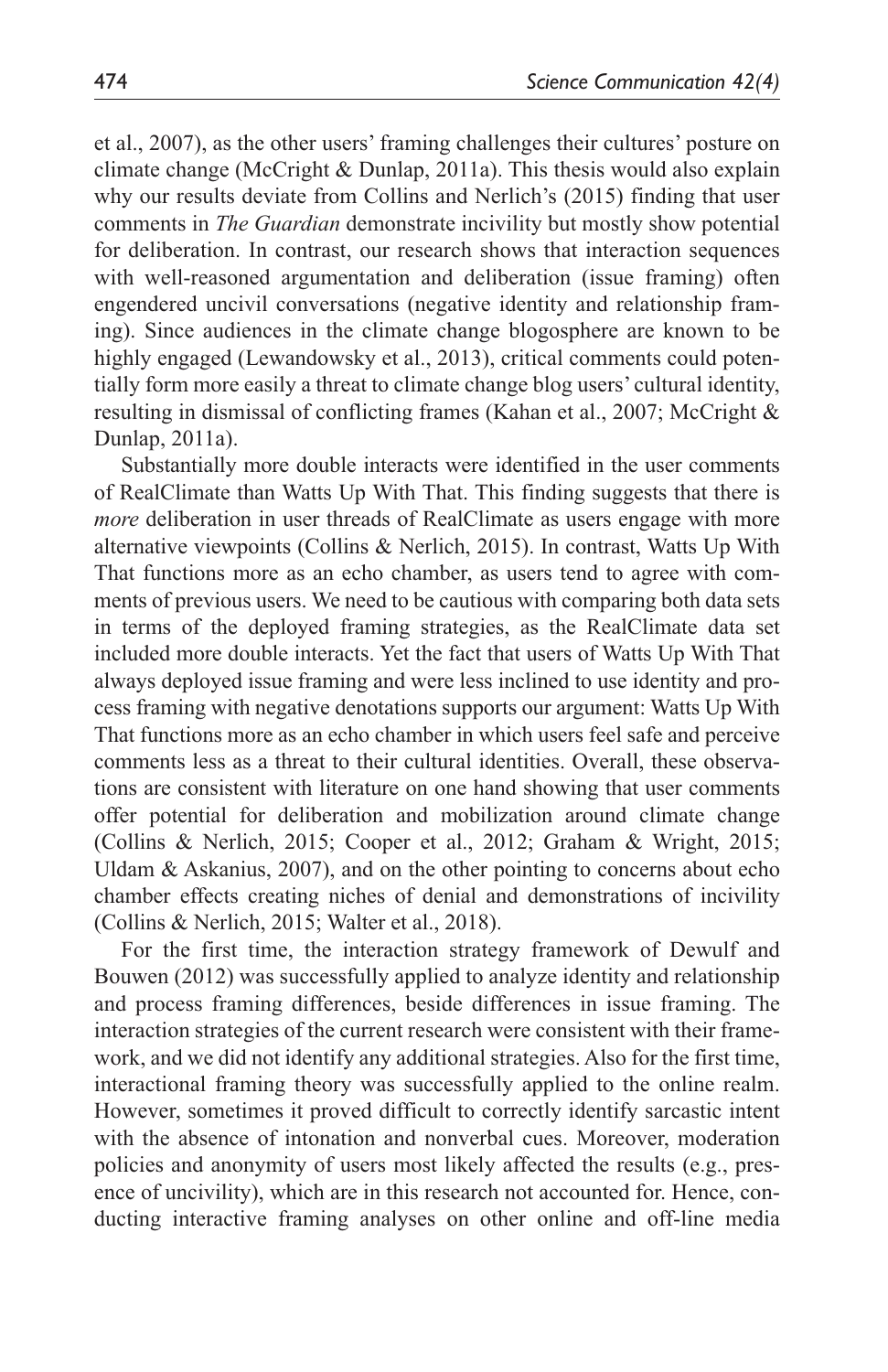platforms to understand processes of climate change polarization is a critical future research direction. Another interesting future research direction would be analyzing whether framing interaction strategies are user-dependent (personal communication strategies) instead of, or, in addition to, context-dependent, as this analysis revealed clues that this might be the case. Last, we recommend conducting a sequential analysis to examine patterns in the framing category and interaction strategies in more detail.

### **Declaration of conflicting interests**

The author(s) declared no potential conflicts of interest with respect to the research, authorship and/or publication of this article.

### **Funding**

The author(s) disclosed receipt of the following financial support for the research, authorship, and/or publication of this article: This work was supported by the Dutch Research Council (NWO) [406.17.527, 2017].

# **ORCID iD**

Christel W. van Eck D <https://orcid.org/0000-0001-9078-4985>

### **Supplemental Material**

Supplemental material for this article is available online at [http://journals.sagepub.](http://journals.sagepub.com/doi/suppl/10.1177/1075547020942228) [com/doi/suppl/10.1177/1075547020942228](http://journals.sagepub.com/doi/suppl/10.1177/1075547020942228)

### **References**

- Aarts, M. N. C., & van Woerkum, C. M. J. (2006). Frame construction in interaction. In N. Gould (Ed.), *Multi-organisational partnerships, alliances and networks. Engagement.*, 12th MOPAN International Conference, Pontypridd, UK, 22-24 June 2006 (Vol. MOPAN 2005, pp. 229-237). Short Run Press. [https://library.](https://library.wur.nl/WebQuery/wurpubs/353337) [wur.nl/WebQuery/wurpubs/353337](https://library.wur.nl/WebQuery/wurpubs/353337)
- Anderegg, W. R. L., Prall, J. W., Harold, J., & Schneider, S. H. (2010). Expert credibility in climate change. *Proceedings of the National Academy of Sciences of the United States of America*, *107*(27), 12107-12109. [https://doi.org/10.1073/](https://doi.org/10.1073/pnas.1003187107) [pnas.1003187107](https://doi.org/10.1073/pnas.1003187107)
- Bernauer, T., & McGrath, L. F. (2016). Simple reframing unlikely to boost public support for climate policy. *Nature Climate Change*, *6*(7), 680-683. [https://doi.](https://doi.org/10.1038/nclimate2948) [org/10.1038/nclimate2948](https://doi.org/10.1038/nclimate2948)
- Brüggeman, M., Elgesem, D., Bienzeisler, N., Dedecek Gertz, H., & Walter, S. (2020). Mutual group polarization in the blogosphere: Tracking the hoax discourse on climate change. *International Journal of Communication*, *14*, 1025-1048.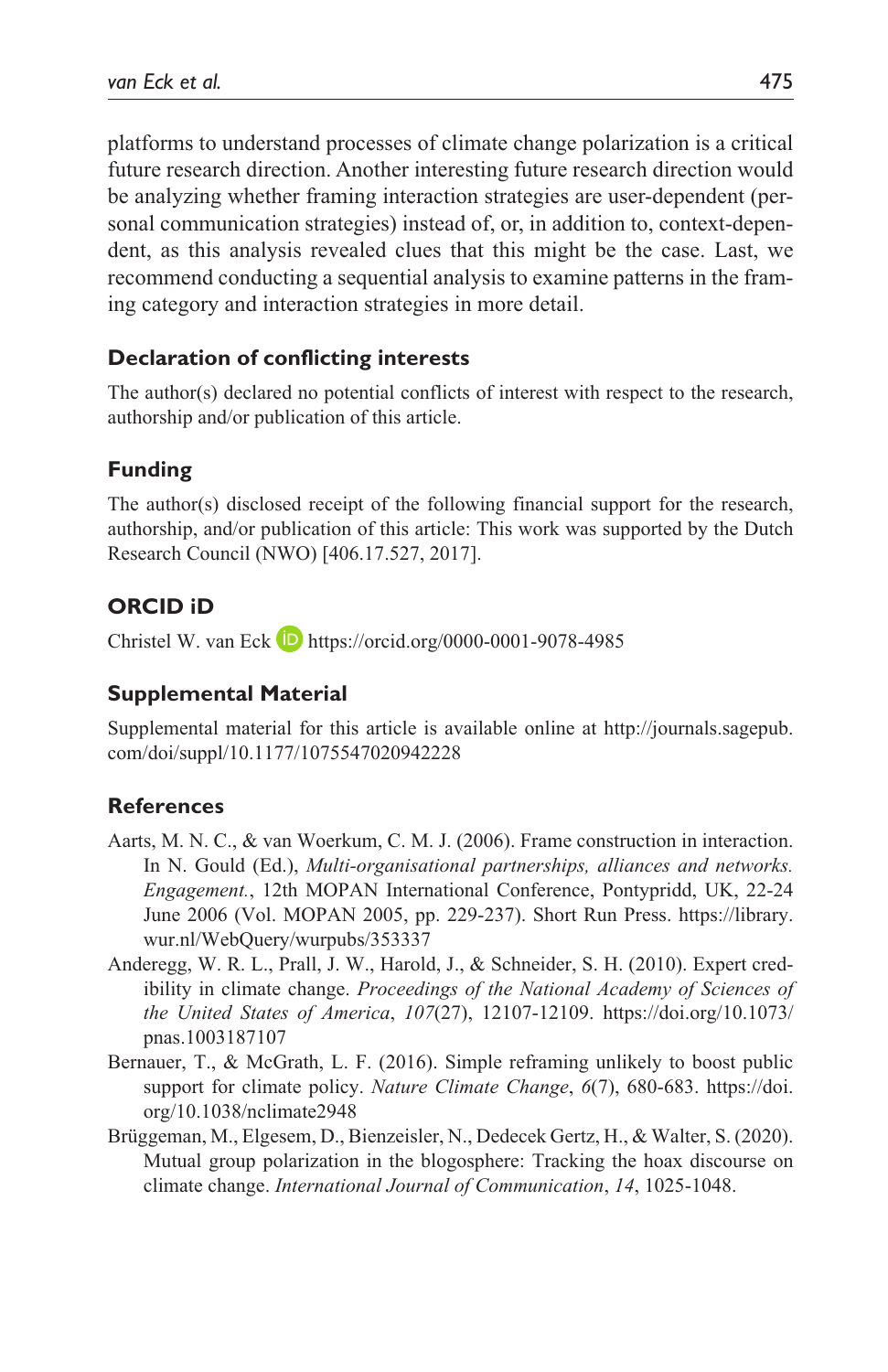- Carvalho, A., & Burgess, J. (2005). Cultural circuits of climate change in U.K. broadsheet newspapers, 1985-2003. *Risk Analysis*, *25*(6), 1457-1469. [https://doi.](https://doi.org/10.1111/j.1539-6924.2005.00692.x) [org/10.1111/j.1539-6924.2005.00692.x](https://doi.org/10.1111/j.1539-6924.2005.00692.x)
- Collins, L., & Nerlich, B. (2015). Examining user comments for deliberative democracy: A corpus-driven analysis of the climate change debate online. *Environmental Communication*, *9*(2), 189-207. <https://doi.org/10.1080/17524032.2014.981560>
- Cook, J., Nuccitelli, D., Green, S. A., Richardson, M., Winkler, B., Painting, R., Way, R., Jacobs, P., & Skuce, A. (2013). Quantifying the consensus on anthropogenic global warming in the scientific literature. *Environmental Research Letters*, *8*(2), Article 024024. <https://doi.org/10.1088/1748-9326/8/2/024024>
- Cooper, G., Green, N., Burningham, K., Evans, D., & Jackson, T. (2012). Unravelling the threads: Discourses of sustainability and consumption in an online forum. *Environmental Communication*, *6*(1), 101-118. [https://doi.org/10.1080/1752403](https://doi.org/10.1080/17524032.2011.642080) [2.2011.642080](https://doi.org/10.1080/17524032.2011.642080)
- Corner, A., Markowitz, E., & Pidgeon, N. (2014). Public engagement with climate change: The role of human values. *Wiley Interdisciplinary Reviews: Climate Change*, *5*(3), 411-422.<https://doi.org/10.1002/wcc.269>
- De Kraker, J., Kuijs, S., Cörvers, R., & Offermans, A. (2014). Internet public opinion on climate change: A world views analysis of online reader comments. *International Journal of Climate Change Strategies and Management*, *6*(1), 19-33. [https://doi.](https://doi.org/10.1108/IJCCSM-09-2013-0109) [org/10.1108/IJCCSM-09-2013-0109](https://doi.org/10.1108/IJCCSM-09-2013-0109)
- Dewulf, A. (2006). *Issue framing in multi-actor contexts*. Katholieke Universiteit Leuven.
- Dewulf, A., & Bouwen, R. (2012). Issue framing in conversations for change. *Journal of Applied Behavioral Science*, *48*(2), 168-193. [https://doi.org/10.1177/002188](https://doi.org/10.1177/0021886312438858) [6312438858](https://doi.org/10.1177/0021886312438858)
- Dewulf, A., Gray, B., Putnam, L., Lewicki, R., Aarts, N., Bouwen, R., & van Woerkum, C. (2009). Disentangling approaches to framing in conflict and negotiation research: A meta-paradigmatic perspective. *Human Relations*, *62*(2), 155- 193.<https://doi.org/10.1177/0018726708100356>
- Elgesem, D. (2019). The meaning of links: On the interpretation of hyperlinks in the study of polarization in blogging about climate change. *Nordicom Review*, *40*(Suppl. 1), 65-78. <https://doi.org/10.2478/nor-2019-0014>
- Elgesem, D., Steskal, L., & Diakopoulos, N. (2015). Structure and content of the discourse on climate change in the blogosphere: The big picture. *Environmental Communication*, *9*(2), 169-188. [https://doi.org/10.1080/1752](https://doi.org/10.1080/17524032.2014.983536) [4032.2014.983536](https://doi.org/10.1080/17524032.2014.983536)
- goldminor. (2019, April 30). I live in the rural mountains of Northern California, 100 miles from the Pacific. The night time temps have also [Comment on the post "Analysis of new NASA AIRS study: 80% of U.S. warming has been at night"]. *Watts Up With That?* [https://wattsupwiththat.com/2019/04/30/analysis](https://wattsupwiththat.com/2019/04/30/analysis-of-new-nasa-airs-study-80-of-u-s-warming-has-been-at-night/)[of-new-nasa-airs-study-80-of-u-s-warming-has-been-at-night/](https://wattsupwiththat.com/2019/04/30/analysis-of-new-nasa-airs-study-80-of-u-s-warming-has-been-at-night/)
- Gordon, M. (2019, April 14). #36 From the graphic, orbital forcing appears to be about as close to net zero as it could possibly be [Comment on the post "First successful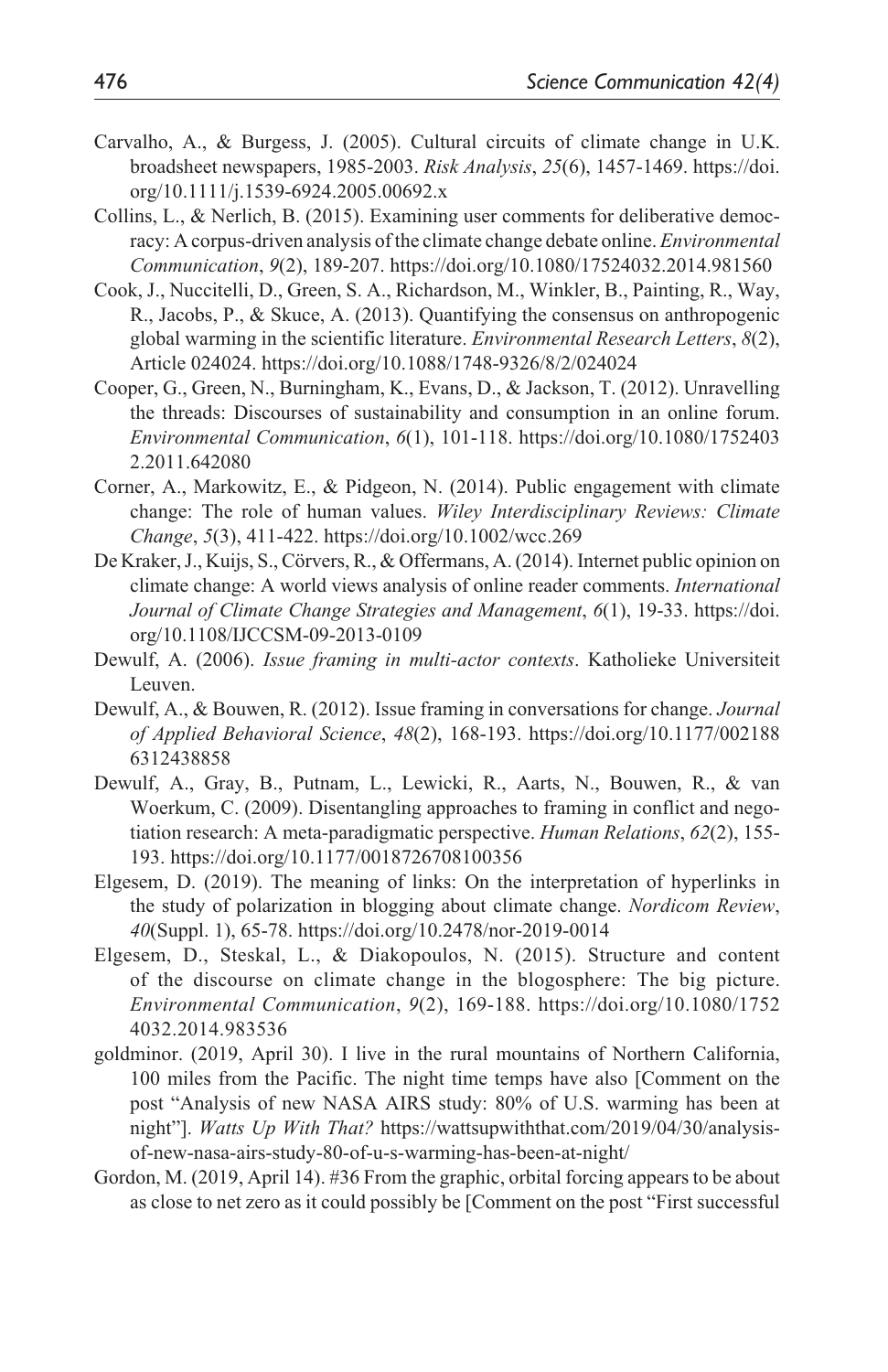model simulation of the past 3 million years of climate change"]. *RealClimate*. [http://www.realclimate.org/index.php/archives/2019/04/first-successful-model](http://www.realclimate.org/index.php/archives/2019/04/first-successful-model-simulation-of-the-past-3-million-years-of-climate-change/#comment-725761)[simulation-of-the-past-3-million-years-of-climate-change/#comment-725761](http://www.realclimate.org/index.php/archives/2019/04/first-successful-model-simulation-of-the-past-3-million-years-of-climate-change/#comment-725761)

- Graham, T., & Wright, S. (2015). A tale of two stories from "below the line." *International Journal of Press/Politics*, *20*(3), 317-338. [https://doi.org/10.1177](https://doi.org/10.1177/1940161215581926) [/1940161215581926](https://doi.org/10.1177/1940161215581926)
- Howarth, C. C., & Sharman, A. G. (2015). Labeling opinions in the climate debate: A critical review. *Wiley Interdisciplinary Reviews: Climate Change*, *6*(2), 239-254. <https://doi.org/10.1002/wcc.332>
- Intergovernmental Panel on Climate Change. (2014). *Climate change 2014: Synthesis report. Contribution of Working Groups I, II and II to the Fifth Assessment Report of the Intergovernmental Panel on Climate Change* (Core Writing Team, R. K. Pachauri, & L. A. Meyer, Eds.). Gian-Kasper Plattner. [https://www.ipcc.ch/site/](https://www.ipcc.ch/site/assets/uploads/2018/05/SYR_AR5_FINAL_full_wcover.pdf) [assets/uploads/2018/05/SYR\\_AR5\\_FINAL\\_full\\_wcover.pdf](https://www.ipcc.ch/site/assets/uploads/2018/05/SYR_AR5_FINAL_full_wcover.pdf)
- Charles, James. (2019, March 13). The "basis" of neoliberalism? "This "equilibrium" graph (Figure 3) and the ideas behind it have been re-iterated so many times [Comment on the post "The best case for worst case scenarios"]. *RealClimate*. [http://www.realclimate.org/index.php/archives/2019/02/the-best-case-for-worst](http://www.realclimate.org/index.php/archives/2019/02/the-best-case-for-worst-case-scenarios/comment-page-3/#comment-723320)[case-scenarios/comment-page-3/#comment-723320](http://www.realclimate.org/index.php/archives/2019/02/the-best-case-for-worst-case-scenarios/comment-page-3/#comment-723320)
- Kahan, D. M., Braman, D., Gastil, J., Slovic, P., & Mertz, C. K. (2007). Culture and identity-protective cognition: Explaining the white-male effect in risk perception. *Journal of Empirical Legal Studies*, *4*(3), 465-505. [https://doi.org/10.1111/](https://doi.org/10.1111/j.1740-1461.2007.00097.x) [j.1740-1461.2007.00097.x](https://doi.org/10.1111/j.1740-1461.2007.00097.x)
- Killian. (2019, April 23). A better article than most on rapid climate change. [https://](https://www.yahoo.com/news/its-already-begun-feedback-loops-will-make-climate-change-even-worse-scientists-say-090000011.html) [www.yahoo.com/news/its-already-begun-feedback-loops-will-make-climate](https://www.yahoo.com/news/its-already-begun-feedback-loops-will-make-climate-change-even-worse-scientists-say-090000011.html)[change-even-worse-scientists-say-090000011.html](https://www.yahoo.com/news/its-already-begun-feedback-loops-will-make-climate-change-even-worse-scientists-say-090000011.html) [Comment on the post "Unforced Variations: April 2019"]. *RealClimate*. [http://www.realclimate.org/](http://www.realclimate.org/index.php/archives/2019/04/unforced-variations-april-2019/comment-page-2/#comment-726286) [index.php/archives/2019/04/unforced-variations-april-2019/comment-page-](http://www.realclimate.org/index.php/archives/2019/04/unforced-variations-april-2019/comment-page-2/#comment-726286)[2/#comment-726286](http://www.realclimate.org/index.php/archives/2019/04/unforced-variations-april-2019/comment-page-2/#comment-726286)
- Ladd, A. E., & York, R. (2017). Hydraulic fracking, shale energy development, and climate inaction: A new landscape of risk in the Trump era. *Human Ecology Review*, *23*(1), 65-79. <https://doi.org/10.22459/HER.23.01.2017.04>
- Leiserowitz, A. A., Maibach, E. W., Roser-Renouf, C., Smith, N., & Dawson, E. (2013). Climategate, public opinion, and the loss of trust. *American Behavioral Scientist*, *57*(6), 818-837.<https://doi.org/10.1177/0002764212458272>
- Lems, P., Aarts, N., & van Woerkum, C. M. J. (2013). When policy hits the ground. An empirical study of the communication practices of project managers of a water board in conversations for collaborative governance. *Environmental Policy and Governance*, *23*(4), 234-246. <https://doi.org/10.1002/eet.1618>
- mario lento. (2019, April 30). We are talking about a warming trend. Given that the data shows a warming (nighttime) trend, that implies (not proves) [Comment on the post "Analysis of new NASA AIRS study: 80% of U.S. warming has been at night"]. *Watts Up With That?* [https://wattsupwiththat.com/2019/04/30/analysis](https://wattsupwiththat.com/2019/04/30/analysis-of-new-nasa-airs-study-80-of-u-s-warming-has-been-at-night/)[of-new-nasa-airs-study-80-of-u-s-warming-has-been-at-night/](https://wattsupwiththat.com/2019/04/30/analysis-of-new-nasa-airs-study-80-of-u-s-warming-has-been-at-night/)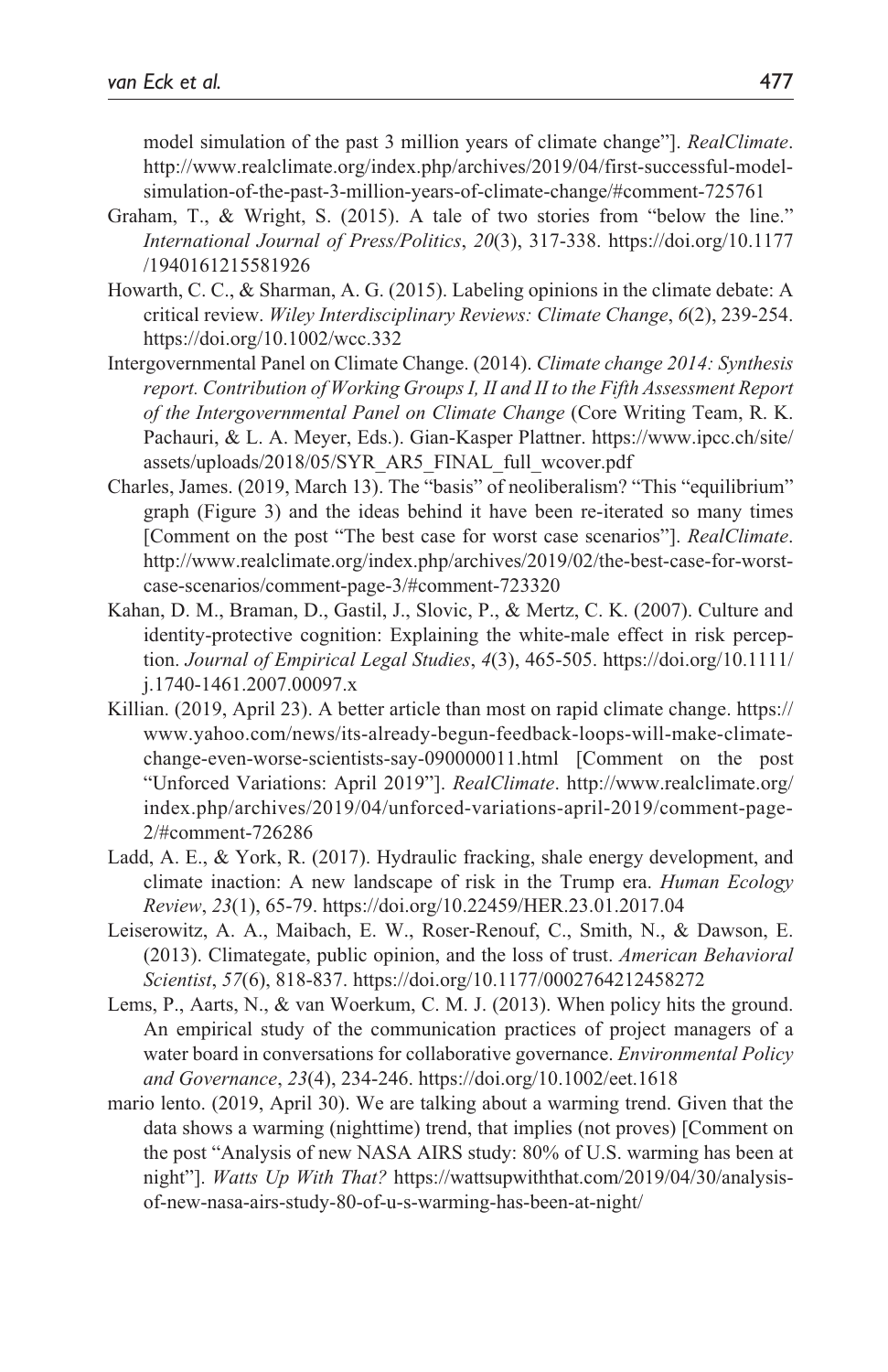- Barton Paul Levenson. (2019). JC 106: There is no empirical evidence whatsoever that demand equals supply in any market. BPL: This reminds me of [Comment on the post "The best case for worst case scenarios"]. *RealClimate*. [http://www.real](http://www.realclimate.org/index.php/archives/2019/02/the-best-case-for-worst-case-scenarios/comment-page-3/#comment-723320)[climate.org/index.php/archives/2019/02/the-best-case-for-worst-case-scenarios/](http://www.realclimate.org/index.php/archives/2019/02/the-best-case-for-worst-case-scenarios/comment-page-3/#comment-723320) [comment-page-3/#comment-723320](http://www.realclimate.org/index.php/archives/2019/02/the-best-case-for-worst-case-scenarios/comment-page-3/#comment-723320)
- Lewandowsky, S., Oberauer, K., & Gignac, G. E. (2013). NASA faked the moon landing—Therefore, (climate) science is a hoax. *Psychological Science*, *24*(5), 622-633.<https://doi.org/10.1177/0956797612457686>
- MA Rodger. (2019). May I then explain "skyrocketry" to you. Unlike my use of "scorchio" and its derivatives which are not so well [Comment on the post "Unforced variations: April 2019"]. [http://www.realclimate.org/index.php/archives/2019/04/](http://www.realclimate.org/index.php/archives/2019/04/unforced-variations-april-2019/comment-page-2/#comment-726286) [unforced-variations-april-2019/comment-page-2/#comment-726286](http://www.realclimate.org/index.php/archives/2019/04/unforced-variations-april-2019/comment-page-2/#comment-726286)
- Matthews, P. (2015). Why are people skeptical about climate change? Some insights from blog comments. *Environmental Communication*, *9*(2). [https://doi.org/10.10](https://doi.org/10.1080/17524032.2014.999694) [80/17524032.2014.999694](https://doi.org/10.1080/17524032.2014.999694)
- McCright, A. M., & Dunlap, R. E. (2011a). Cool dudes: The denial of climate change among conservative white males in the United States. *Global Environmental Change*, *21*(4), 1163-1172. <https://doi.org/10.1016/j.gloenvcha.2011.06.003>
- McCright, A. M., & Dunlap, R. E. (2011b). The politicization of climate change and polarization in the American public's views of global warming, 2001- 2010. *Sociological Quarterly*, *52*(2), 155-194. [https://doi.org/10.1111/j.1533-](https://doi.org/10.1111/j.1533-8525.2011.01198.x) [8525.2011.01198.x](https://doi.org/10.1111/j.1533-8525.2011.01198.x)
- Nerlich, B. (2010). "Climategate": Paradoxical metaphors and political paralysis. *Environmental Values*, *14*(9), 419-442. [https://doi.org/10.3197/096327110](https://doi.org/10.3197/096327110X531543) [X531543](https://doi.org/10.3197/096327110X531543)
- Nisbet, M. C. (2009). Communicating climate change: Why frames matter for public engagement. *Environment: Science and Policy for Sustainable Development*, *51*(2), 12-23.<https://doi.org/10.3200/ENVT.51.2.12-23>
- Nisbet, M. C., & Mooney, C. (2007). Framing science. *Science*, *316*(5821), 56. [https://](https://doi.org/10.1126/science.1142030) [doi.org/10.1126/science.1142030](https://doi.org/10.1126/science.1142030)
- Norton, D. W. (2010). *Constructing "climategate" and tracking chatter in an age of Web n.0*. Centre for social Media, American University School of Communication. [http://archive.cmsimpact.org/sites/default/files/documents/pages/david\\_norton\\_](http://archive.cmsimpact.org/sites/default/files/documents/pages/david_norton_climategate.pdf) [climategate.pdf](http://archive.cmsimpact.org/sites/default/files/documents/pages/david_norton_climategate.pdf)
- Paul Pukite. (2019). "To answer my own question, CLIMBER 2 does have overturning circulation in the atlantic, figure 10 in." The most up-to-date [Comment on the post "First successful model simulation of the past 3 million years of climate change"]. *RealClimate*. [http://www.realclimate.org/index.php/archives/2019/04/](http://www.realclimate.org/index.php/archives/2019/04/first-successful-model-simulation-of-the-past-3-million-years-of-climate-change/) [first-successful-model-simulation-of-the-past-3-million-years-of-climate](http://www.realclimate.org/index.php/archives/2019/04/first-successful-model-simulation-of-the-past-3-million-years-of-climate-change/)[change/](http://www.realclimate.org/index.php/archives/2019/04/first-successful-model-simulation-of-the-past-3-million-years-of-climate-change/)
- Pearce, W. B., & Cronen, V. (1980). *Communication, action and meaning: The creation of social realities*. Praeger.
- Potter, J., & Wetherell, M. (1987). *Discourse and social psychology: Beyond attitudes and behaviour*. Sage.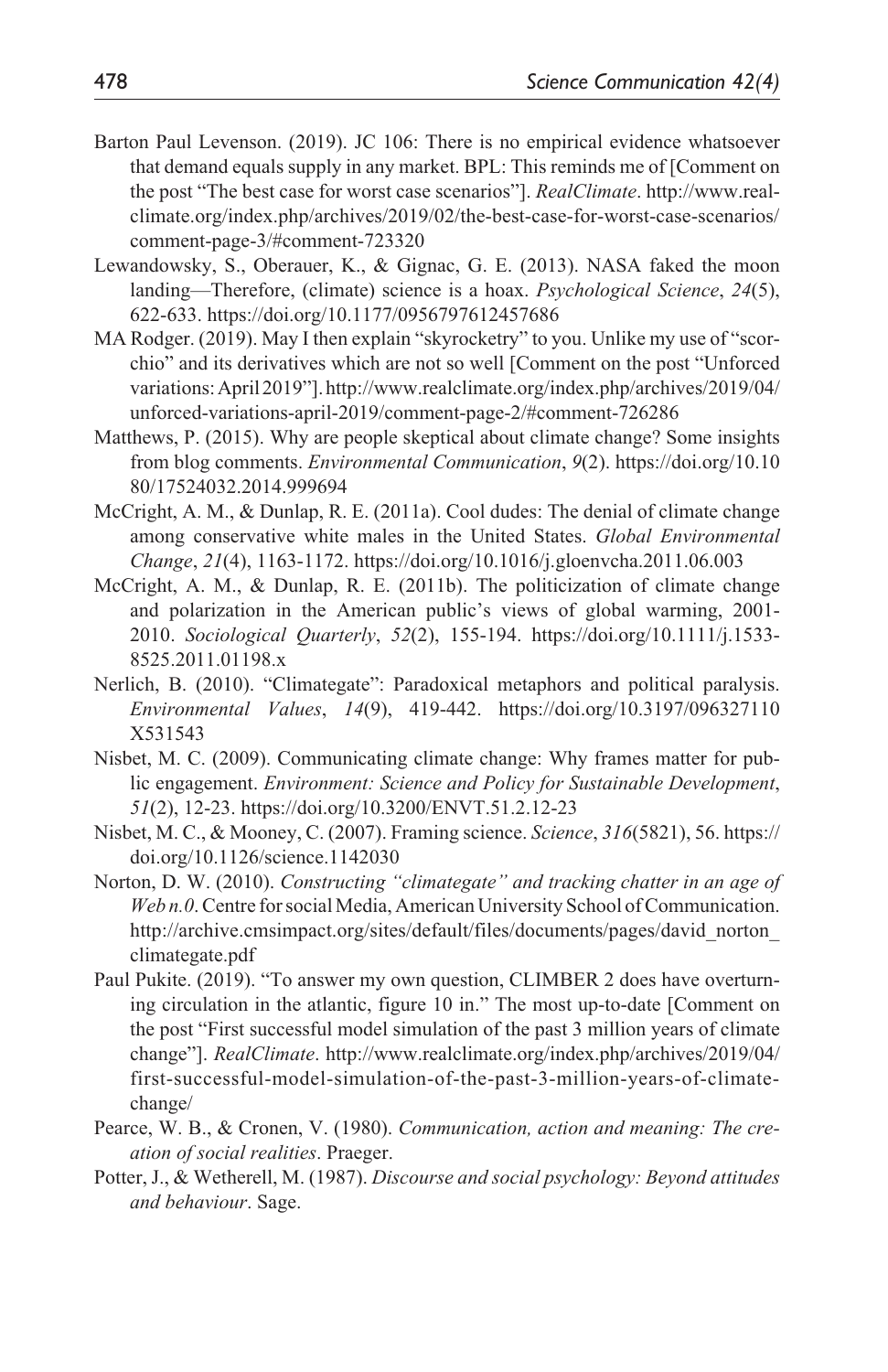- Reichertz, J. (2007). Abduction: The logic of discovery of grounded theory. In A. Bryant & K. Charmaz (Eds.), *The Sage handbook of grounded theory* (pp. 214-228). Sage. [https://books.google.nl/books?hl=nl&lr=&id=HlHHVV-](https://books.google.nl/books?hl=nl&lr=&id=HlHHVV8qt4gC&oi=fnd&pg=PA214&dq=abduction+conversations&ots=YYR-JRSPHv&sig=ZW8GGfk2ByOpyu4b-LDHtf8jvT0#v=onepage&q=abductionconversations&f=false)[8qt4gC&oi=fnd&pg=PA214&dq=abduction](https://books.google.nl/books?hl=nl&lr=&id=HlHHVV8qt4gC&oi=fnd&pg=PA214&dq=abduction+conversations&ots=YYR-JRSPHv&sig=ZW8GGfk2ByOpyu4b-LDHtf8jvT0#v=onepage&q=abductionconversations&f=false)+conversations&ots=YYR-JR [SPHv&sig=ZW8GGfk2ByOpyu4b-LDHtf8jvT0#v=onepage&q=abduction](https://books.google.nl/books?hl=nl&lr=&id=HlHHVV8qt4gC&oi=fnd&pg=PA214&dq=abduction+conversations&ots=YYR-JRSPHv&sig=ZW8GGfk2ByOpyu4b-LDHtf8jvT0#v=onepage&q=abductionconversations&f=false)[conversations&f=false](https://books.google.nl/books?hl=nl&lr=&id=HlHHVV8qt4gC&oi=fnd&pg=PA214&dq=abduction+conversations&ots=YYR-JRSPHv&sig=ZW8GGfk2ByOpyu4b-LDHtf8jvT0#v=onepage&q=abductionconversations&f=false)
- Sacks, H., Schegloff, E. A., & Jefferson, G. (1974). A simplest systematics for the organisation of turn-taking for conversation. *Language*, *50*(4), 696-735. [https://](https://doi.org/10.1353/lan.1974.0010) [doi.org/10.1353/lan.1974.0010](https://doi.org/10.1353/lan.1974.0010)
- Schäfer, M. S. (2012). Online communication on climate change and climate politics: A literature review. *Wiley Interdisciplinary Reviews: Climate Change*, *3*(6), 527-543. <https://doi.org/10.1002/wcc.191>
- Schmidt, G. (2010, November 20). One year later. *RealClimate*. [http://www.realcli](http://www.realclimate.org/index.php/archives/2010/11/one-year-later/)[mate.org/index.php/archives/2010/11/one-year-later/](http://www.realclimate.org/index.php/archives/2010/11/one-year-later/)
- Snape. (2019). Here's a thought regarding Arctic ice: Low extent in winter is like setting an open pot of water out under [Comment on the post "Nenana Ice Classic 2019"]. *RealClimate*. [http://www.realclimate.org/index.php/archives/2019/04/](http://www.realclimate.org/index.php/archives/2019/04/nenana-ice-classic-2019/) [nenana-ice-classic-2019/](http://www.realclimate.org/index.php/archives/2019/04/nenana-ice-classic-2019/)
- Top five science blogs. (2006). *Nature*, *442*, 9. <https://doi.org/10.1038/442009a>
- Uldam, J., & Askanius, T. (2007). Online civic cultures: Debating climate change activism on YouTube. *International Journal of Communication*, *7*, 1185-1204. <https://ijoc.org/index.php/ijoc/article/view/1755/920>
- Van Eck, C. W., Mulder, B. C., & Dewulf, A. (2019). "The truth is not in the middle": Journalistic norms of climate change bloggers. *Global Environmental Change*, *59*, Article 101989.<https://doi.org/10.1016/j.gloenvcha.2019.101989>
- Walter, S., Brüggemann, M., & Engesser, S. (2018). Echo chambers of denial: Explaining user comments on climate change. *Environmental Communication*, *12*(2), 204-217.<https://doi.org/10.1080/17524032.2017.1394893>
- The Weblog Awards. (2011). *Eleventh Annual Weblog Awards: The 2011 bloggies*. Retrieved January 7, 2019, from <http://2011.bloggi.es/#science>
- Webster, R., & Marshall, G. (2019). The #TalkingClimate handbook. *Climate Outreach*. [https://climateoutreach.org/resources/how-to-have-a-climate-change](https://climateoutreach.org/resources/how-to-have-a-climate-change-conversation-talking-climate/)[conversation-talking-climate/](https://climateoutreach.org/resources/how-to-have-a-climate-change-conversation-talking-climate/)
- Weick, K. (1979). *The social psychology of organizing* (2nd ed.). McGraw-Hill.
- Whitmarsh, L., & Capstick, S. (2018). Perceptions of climate change. In S. Clayton & C. Manning (Eds.), *Psychology and climate change* (pp. 13-33). Academic Press. <https://doi.org/10.1016/B978-0-12-813130-5.00002-3>
- Wood, L. A., & Kroger, R. O. (2000). *Doing discourse analysis: Methods for studying action in talk and text*. Sage.
- zebra. (2019, April 24). #16, 17, 18, Snape: "{1}So, low extent may reduce global OHC in Winter, even though it most certainly increases it [Comment on the post "Nenana Ice Classic 2019"]. *RealClimate*. [http://www.realclimate.org/index.](http://www.realclimate.org/index.php/archives/2019/04/nenana-ice-classic-2019/#comment-726336) [php/archives/2019/04/nenana-ice-classic-2019/#comment-726336](http://www.realclimate.org/index.php/archives/2019/04/nenana-ice-classic-2019/#comment-726336)